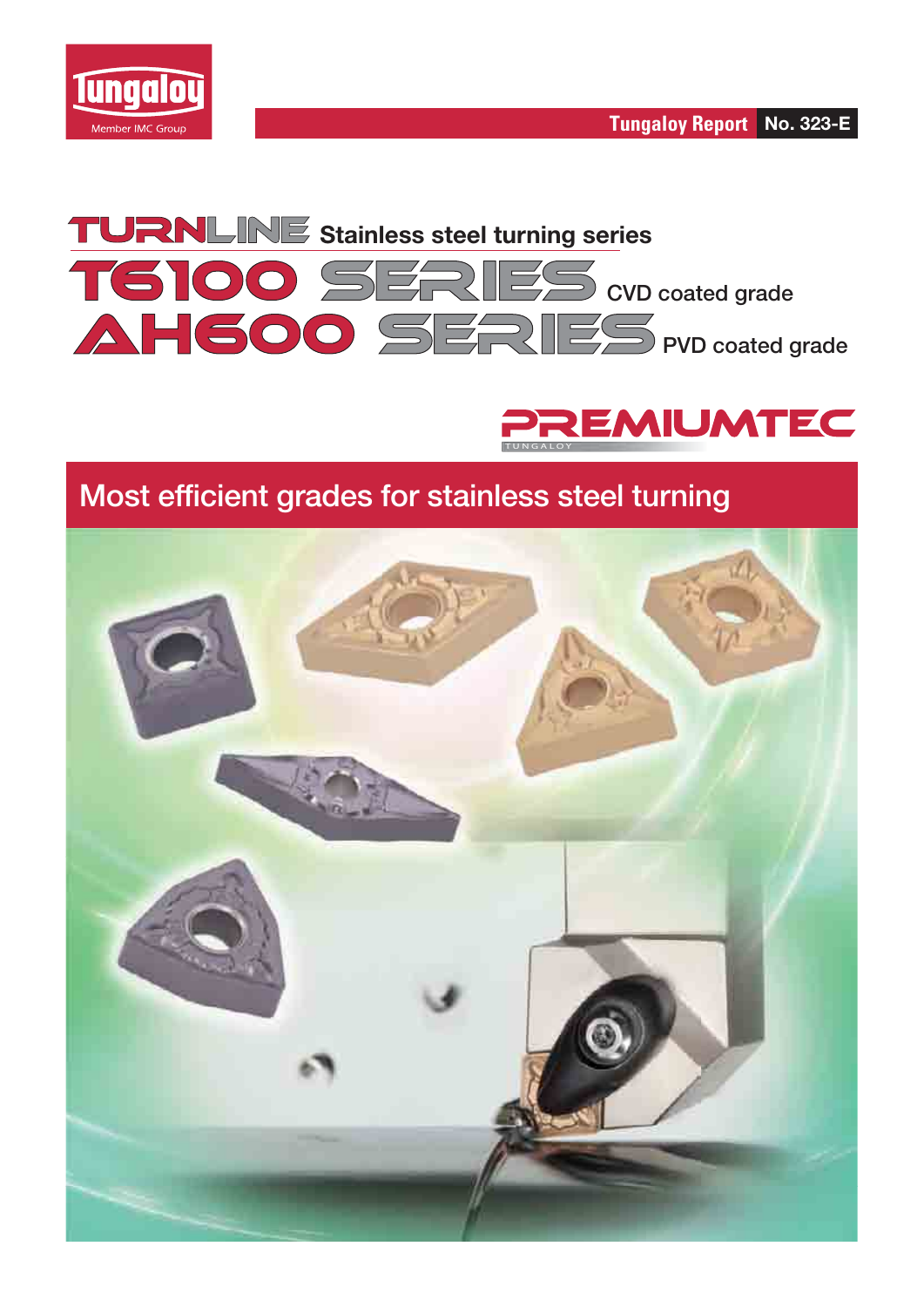

# *Incredible reliability in* stainless steel turning !

Application range of T6100 & AH600



- **Ideal grade especially for ferrite and martensite stainless steel machining.**
- **Thicker layer than PVD leads to outstanding wear resistance.**

**Suitable grade for interrupted and heavy machining of stainless steel**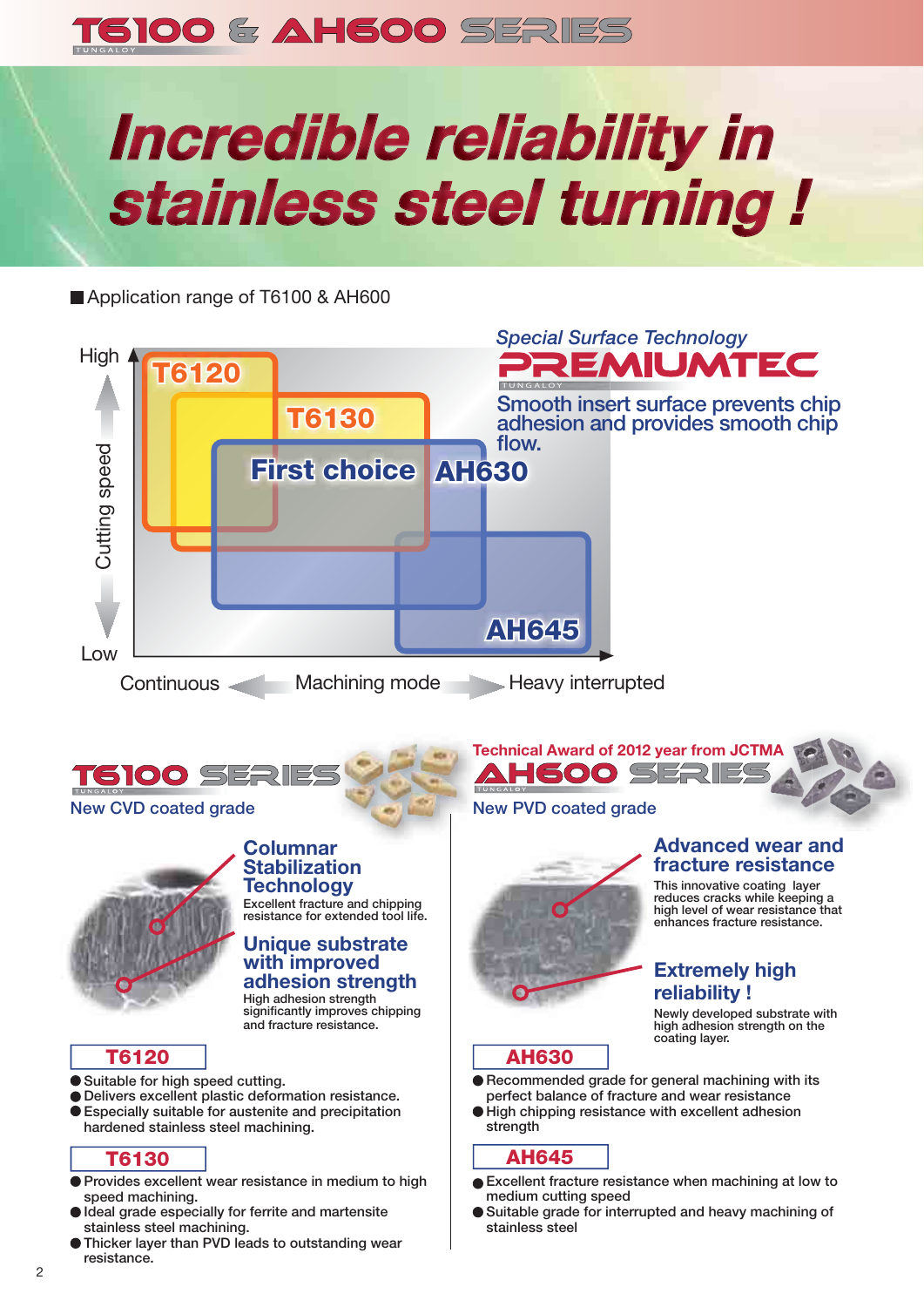



**Stainless** 

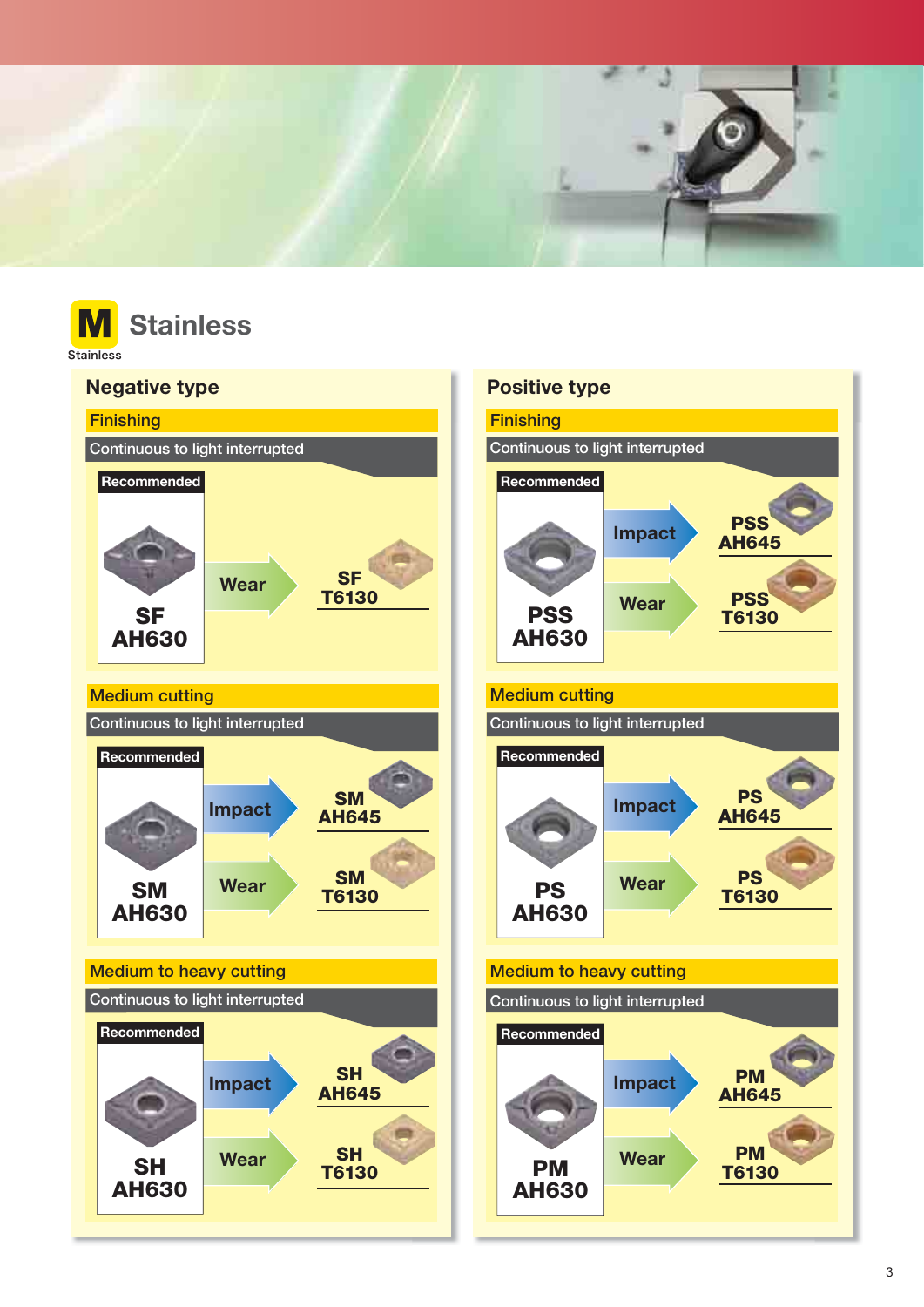# 5100 & AH600 SERIES

# **Chipbreaker**

## **Negative type**





| Operation                  | <b>Machining mode</b>              | Chip-<br>breaker | Grades       | Depth of cut<br>ap (mm) | Feed<br>f (mm/rev) |
|----------------------------|------------------------------------|------------------|--------------|-------------------------|--------------------|
|                            | Continuous                         |                  | T6120        |                         |                    |
| Finishing                  | Continuous to<br>Light interrupted | <b>SF</b>        | T6130        | $0.5 \sim 2.5$          | $0.08 \sim 0.45$   |
|                            | Heavy interrupted<br>Continuous    | <b>AH630</b>     |              |                         |                    |
|                            |                                    |                  | T6120        |                         |                    |
| Medium                     | Continuous to<br>Light interrupted | <b>SM</b>        | T6130        | $1.0 - 4.0$             | $0.2 \sim 0.5$     |
| cutting                    | Light interrupted                  |                  | AH630        |                         |                    |
|                            | Heavy interrupted                  |                  | AH645        |                         |                    |
|                            | Continuous                         |                  | T6130        |                         |                    |
| Medium to<br>heavy cutting | Continuous to<br>Light interrupted | <b>SH</b>        | <b>AH630</b> | $2.0 - 6.0$             | $0.3 - 0.6$        |
|                            | Heavy interrupted                  |                  | <b>AH645</b> |                         |                    |

Note: Conditions in above table are for regular sized inserts.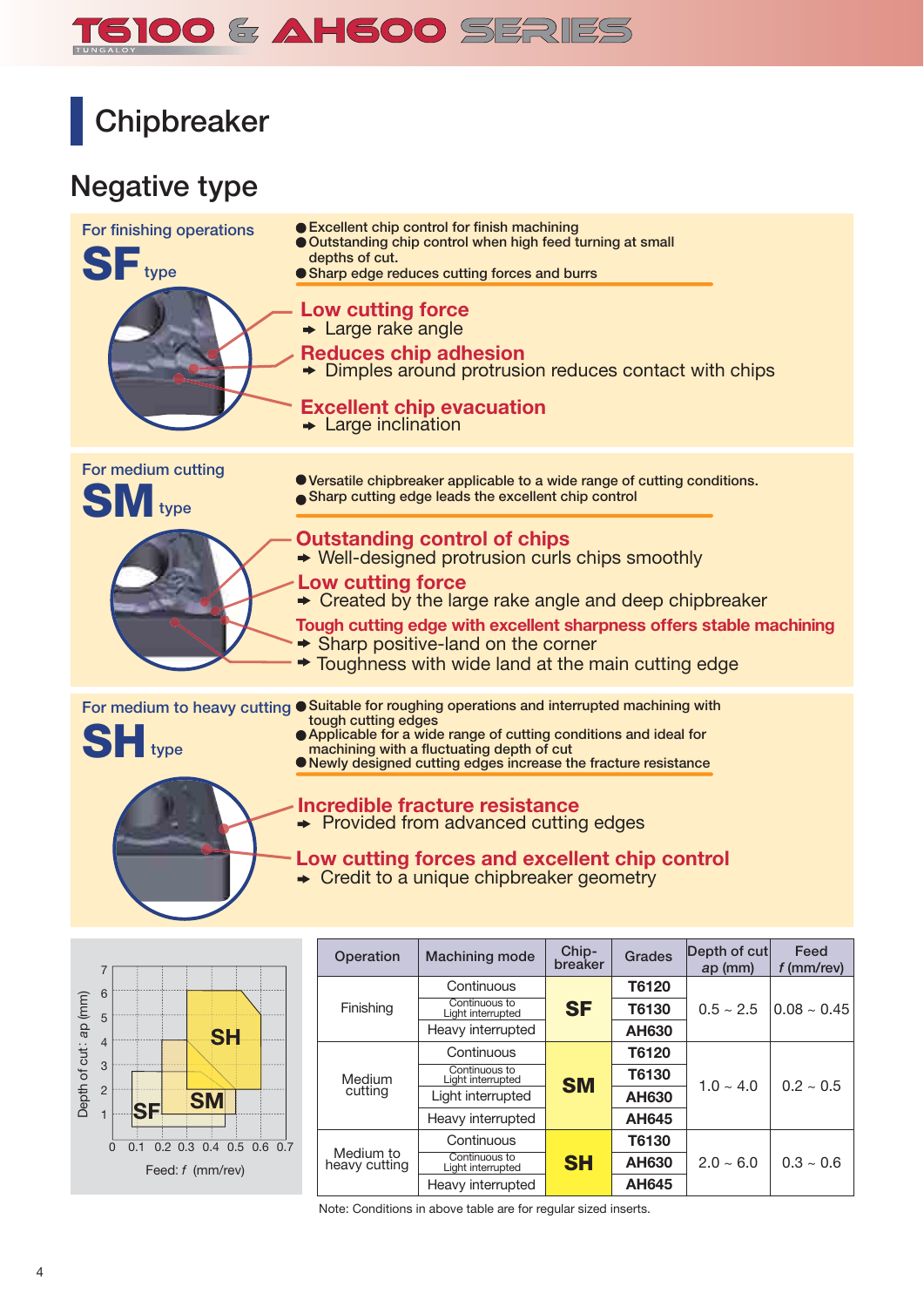## **Positive type**

3 2 1



![](_page_4_Figure_2.jpeg)

Note: Conditions in above table are for regular sized inserts.

**AH645**

 $0.5 \sim 2.5$  0.08  $\sim 0.3$ 

 $1.0 \sim 3.0$  0.15 ~ 0.3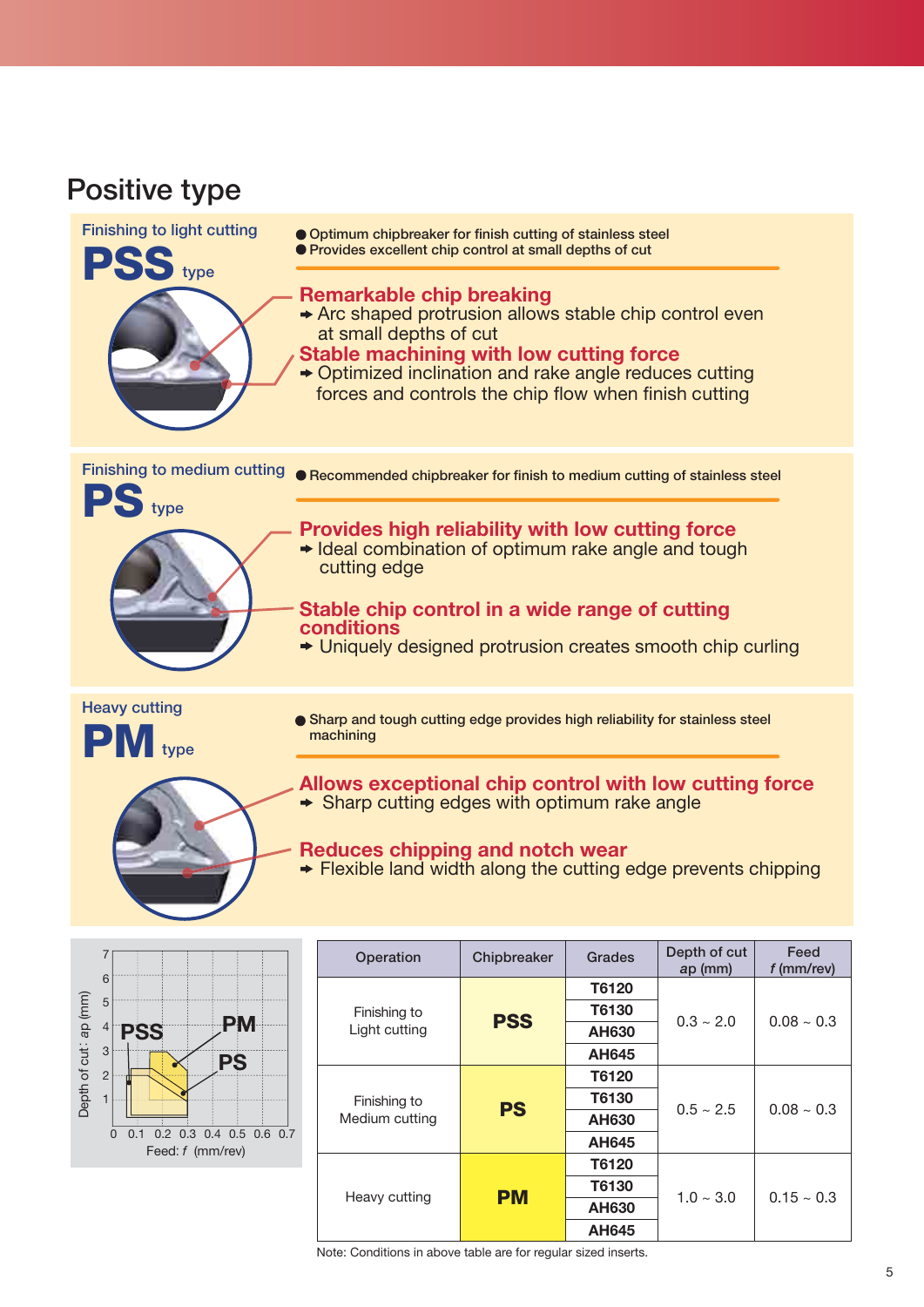# **6100 & AH600 SERIES**

# **Cutting performance**

**T6120** 

![](_page_5_Figure_3.jpeg)

## **TE130**

![](_page_5_Figure_5.jpeg)

**Continuous cutting Work material: SUS304 / X5CrNi18-9** *V***c = 150 m/min** *a***p = 2 mm**  $f = 0.3$  mm/rev

**T6130 has higher wear resistance than both conventional and competitor grades.** Conventional **and competitor**<br> **Conventional Competitor Competitor Conventional**<br> **Conventional** B

![](_page_5_Figure_8.jpeg)

5

 $\Omega$ 

#### **Interrupted cutting Work material: SUS304 / X5CrNi18-9** *V***c = 120 m/min** *a***p = 2 mm** *f* **= 0.1 mm/rev**

**T6130 has higher fracture resistance than competitor products when medium cutting to provide longer tool life.**

## **AH630**

![](_page_5_Figure_12.jpeg)

**Continuous cutting Work material: SUS304 / X5CrNi18-9** *V***c = 150 m/min** *a***p = 2 mm**  $f = 0.3$  mm/rev **AH630 has higher wear resistance than competitor products.**

## **Wear resistance test Fracture resistance test**

![](_page_5_Figure_15.jpeg)

**Interrupted cutting Work material: SUS304 / X5CrNi18-9** *V***c = 120 m/min** *a***p = 1 mm**  $f = 0.25$  mm/rev

**AH630 has higher fracture resistance than competitor products at medium cutting speed.**

## **AH645**

![](_page_5_Figure_19.jpeg)

![](_page_5_Figure_20.jpeg)

**AH645 has higher wear resistance than competitors.**

![](_page_5_Figure_22.jpeg)

![](_page_5_Figure_23.jpeg)

**Interrupted cutting Work material: SUS304 / X5CrNi18-9** *V***c = 120 m/min** *a***p = 1 mm** *f* **= 0.25 mm/rev**

**AH645 has higher fracture resistance than competitors in medium speed**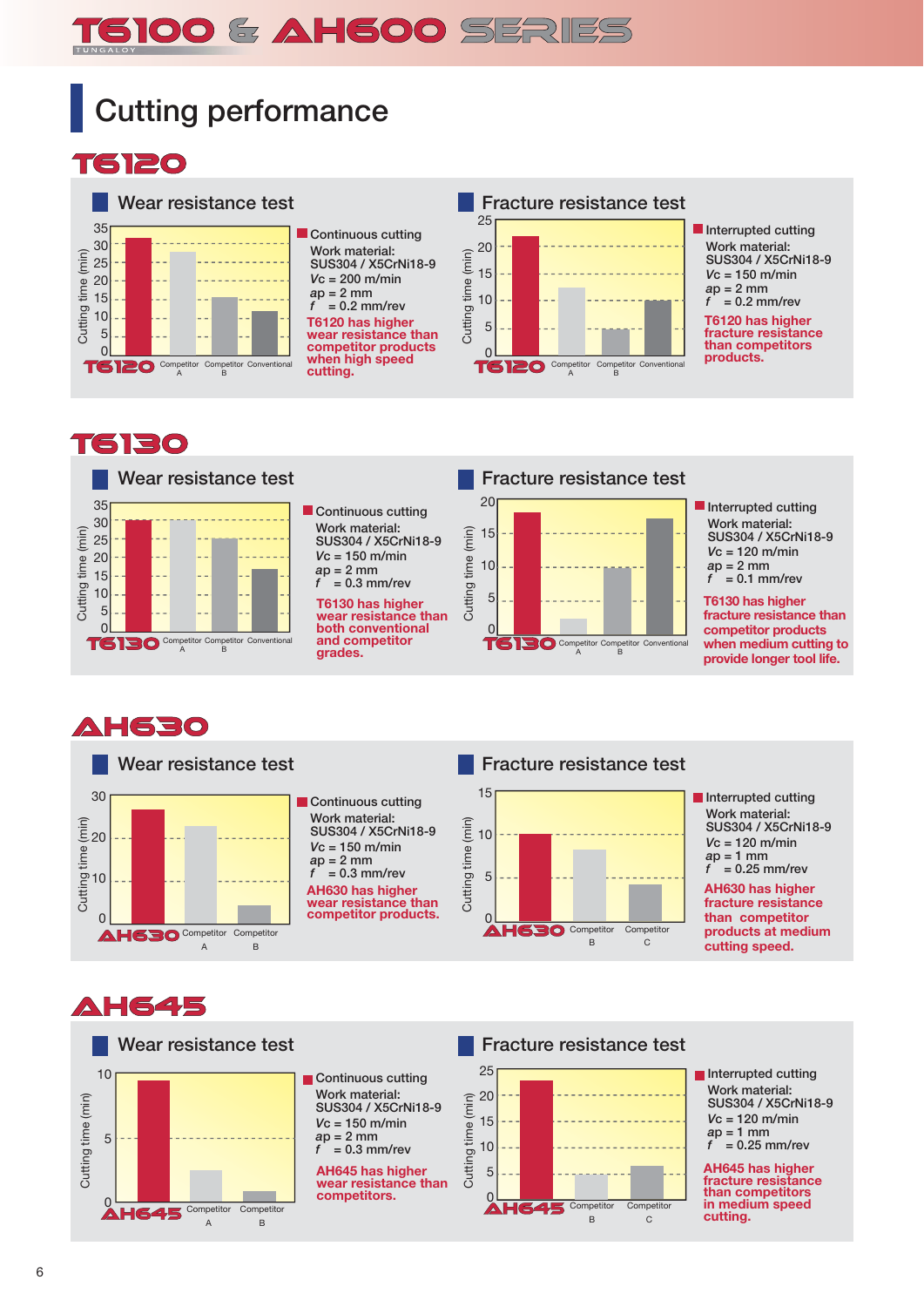# **Standard cutting conditions**

## **Standard cutting condition depending on work material**

![](_page_6_Figure_2.jpeg)

## 300 **Precipitation hardened stainless steel**

![](_page_6_Figure_4.jpeg)

| Work materials                                      | Grades       | Cutting speed: Vc (m/min) |
|-----------------------------------------------------|--------------|---------------------------|
| <b>Austenitic</b>                                   | T6120        | 140 - 240                 |
| <b>SUS304, SUS316 etc.</b>                          | T6130        | $100 - 200$               |
| (X5CrNi18-9, X5CrNiMo17-12-2 etc.)                  | <b>AH630</b> | $90 - 190$                |
| *AH630: First choice                                | AH645        | $70 - 150$                |
|                                                     | T6120        | $160 - 280$               |
| <b>Ferrite / Martensite</b><br>SUS430 / SUS410 etc. | T6130        | $120 - 240$               |
| (X6Cr17, X12Cr13 etc.)                              | <b>AH630</b> | $110 - 210$               |
|                                                     | AH645        | $90 - 170$                |
| <b>Precipitation hardened</b>                       | T6120        | $80 - 150$                |
| SUS631 etc.                                         | T6130        | 70 - 110                  |
| (X7CrNiAl17-7 etc.)                                 | <b>AH630</b> | $60 - 90$                 |

![](_page_6_Figure_6.jpeg)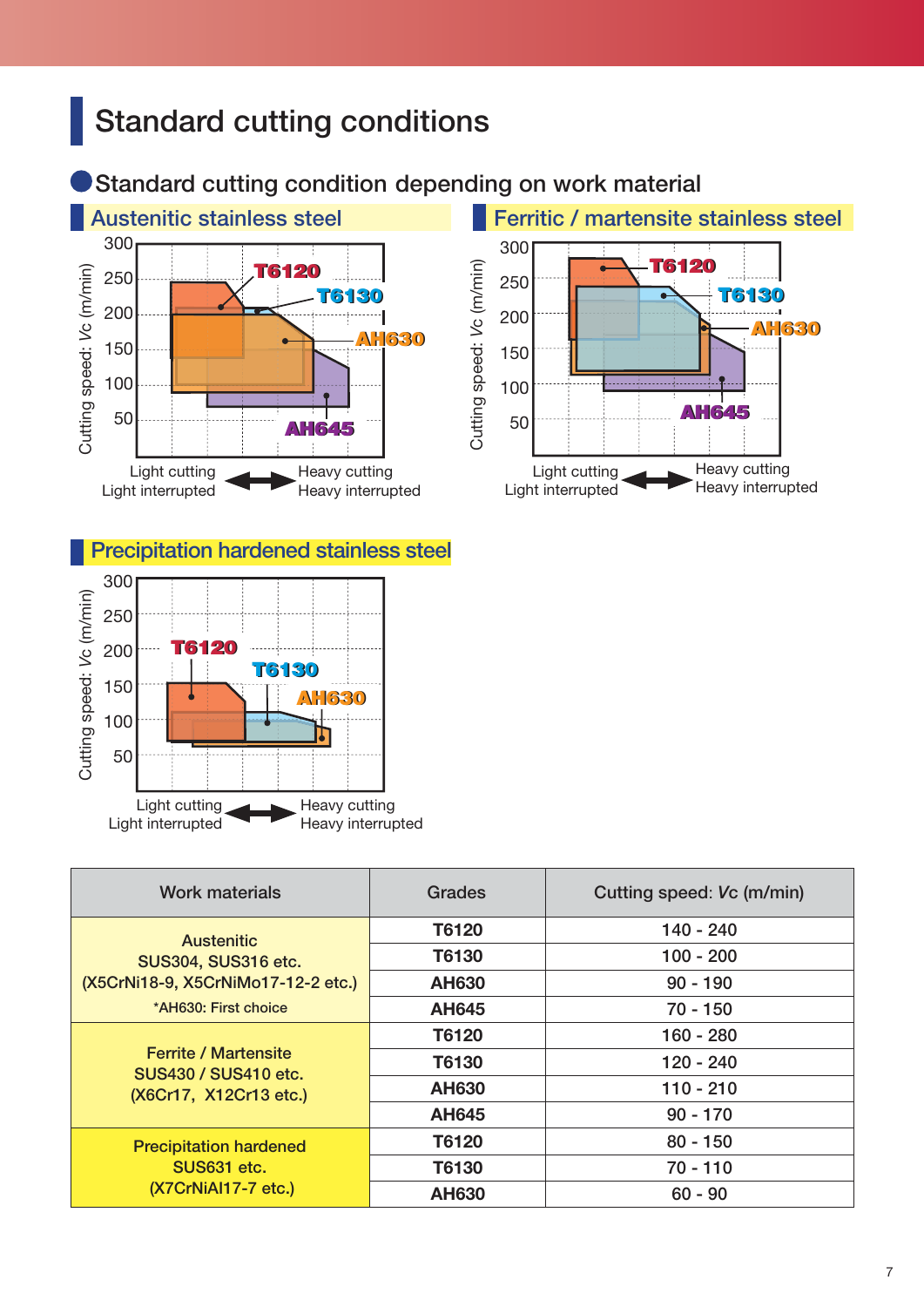# T5100 & AH600 SERIES

# **Inserts Negative type**

**Rhombic, 80°**

| Appli-    | Chipbreaker     |                                                         |                           |           | <b>Stocked grades</b> |           |                                |         |                | Dimensions (mm) |                  |
|-----------|-----------------|---------------------------------------------------------|---------------------------|-----------|-----------------------|-----------|--------------------------------|---------|----------------|-----------------|------------------|
| cation    | Appearance      | $f - ap$                                                | Cat. No.                  |           |                       | Coated    |                                | I.C.dia | Thick-<br>ness | Hole            | Corner<br>radius |
|           | (Cross section) |                                                         |                           |           |                       |           | <b>Т6120 Т6130 АН630 АН645</b> | ød      | s              | dia<br>ød1      | $r\epsilon$      |
|           | <b>SF</b>       | 10 <sub>1</sub>                                         | <b>CNMG090304-SF</b>      | 0         | O                     | $\bullet$ |                                | 9.525   | 3.18           | 3.81            | 0.4              |
|           |                 | 8                                                       | <b>CNMG090308-SF</b>      | $\bullet$ |                       | $\bullet$ |                                |         |                |                 | 0.8              |
|           |                 | 6                                                       | <b>CNMG120404-SF</b>      | $\bullet$ | $\bullet$             | $\bullet$ |                                |         |                |                 | 0.4              |
|           |                 | ap <sub>(mm)</sub>                                      | *CNMG120408-SF            |           |                       | $\bullet$ |                                | 12.7    | 4.76           | 5.16            | 0.8              |
|           |                 | 2                                                       | <b>CNMG120412-SF</b>      | $\bullet$ | $\bullet$             | $\bullet$ |                                |         |                |                 | 1.2              |
|           | $\frac{8}{7}$   | $0.2$ 0.4 0.6 0.8 1.0<br>ō                              |                           |           |                       |           |                                |         |                |                 |                  |
| Finishing |                 | $f$ (mm/rev)                                            |                           |           |                       |           |                                |         |                |                 |                  |
|           | SS              |                                                         | <b>CNMG120404-SS</b>      | $\bullet$ | $\bullet$             | $\bullet$ | $\bullet$                      |         |                |                 | 0.4              |
|           |                 | 10 <sub>1</sub><br>8                                    | *<br><b>CNMG120408-SS</b> |           |                       |           | $\bullet$                      | 12.7    | 4.76           | 5.16            | 0.8              |
|           |                 |                                                         | <b>CNMG120412-SS</b>      | $\bullet$ | $\bullet$             | $\bullet$ | $\bullet$                      |         |                |                 | 1.2              |
|           |                 | $\begin{bmatrix} 2 & 3 \\ 2 & 4 \end{bmatrix}$          |                           |           |                       |           |                                |         |                |                 |                  |
|           |                 | 2                                                       |                           |           |                       |           |                                |         |                |                 |                  |
|           |                 | $0.4$ 0.6 0.8 1.0<br>0.2<br>ō                           |                           |           |                       |           |                                |         |                |                 |                  |
|           |                 | $f$ (mm/rev)                                            |                           |           |                       |           |                                |         |                |                 |                  |
|           | <b>SM</b>       |                                                         | <b>CNMG120404-SM</b>      | D         | $\bullet$             | $\bullet$ | $\bullet$                      |         |                |                 | 0.4              |
|           |                 | 10<br>8                                                 | *CNMG120408-SM            | $\bullet$ | $\bullet$             | $\bullet$ | $\bullet$                      | 12.7    | 4.76           | 5.16            | 0.8              |
|           |                 |                                                         | <b>CNMG120412-SM</b>      | $\bullet$ | $\bullet$             | $\bullet$ | $\bullet$                      |         |                |                 | 1.2              |
|           |                 | $rac{1}{\sqrt{2}}$                                      |                           |           |                       |           |                                |         |                |                 |                  |
|           |                 | $\overline{2}$                                          |                           |           |                       |           |                                |         |                |                 |                  |
|           | 0.25            | $0.2$ $0.4$ $0.6$ $0.8$ $1.0$<br>ō                      |                           |           |                       |           |                                |         |                |                 |                  |
| Medium    |                 | $f$ (mm/rev)                                            |                           |           |                       |           |                                |         |                |                 |                  |
| cutting   | <b>SA</b>       |                                                         | <b>CNMG120404-SA</b>      | $\bullet$ | $\bullet$             | $\bullet$ | $\bullet$                      |         |                |                 | 0.4              |
|           |                 | 10 <sub>1</sub>                                         | <b>CNMG120408-SA</b>      |           |                       | 0         | $\bullet$                      | 12.7    | 4.76           | 5.16            | 0.8              |
|           |                 | 8                                                       | <b>CNMG120412-SA</b>      | $\bullet$ | $\bullet$             | $\bullet$ | $\bullet$                      |         |                |                 | 1.2              |
|           |                 | ap (mm)<br>a<br>4                                       |                           |           |                       |           |                                |         |                |                 |                  |
|           |                 |                                                         |                           |           |                       |           |                                |         |                |                 |                  |
|           |                 | $0.4$ 0.6 0.8 1.0<br>$\overline{0.2}$<br>$\overline{0}$ |                           |           |                       |           |                                |         |                |                 |                  |
|           |                 | $f$ (mm/rev)                                            |                           |           |                       |           |                                |         |                |                 |                  |
|           | <b>SH</b>       |                                                         | <b>CNMG120408-SH</b>      |           |                       |           |                                |         |                |                 | 0.8              |
|           |                 |                                                         | <b>CNMG120412-SH</b>      |           | $\bullet$             | $\bullet$ | $\bullet$                      | 12.7    | 4.76           | 5.16            | 1.2              |
|           |                 | 10 <sub>1</sub>                                         | <b>CNMG120416-SH</b>      |           |                       |           | $\bullet$                      |         |                |                 | 1.6              |
|           |                 | 8                                                       | *CNMG160612-SH            |           | $\bullet$             | $\bullet$ | $\bullet$                      |         |                |                 | 1.2              |
|           |                 | $\begin{bmatrix} 1 \\ 2 \\ 3 \\ 4 \end{bmatrix}$        | <b>CNMG160616-SH</b>      |           | $\bullet$             | $\bullet$ | $\bullet$                      | 15.875  | 6.35           | 6.35            | 1.6              |
|           |                 |                                                         | <b>CNMG190612-SH</b>      |           | $\bullet$             | $\bullet$ | $\bullet$                      |         |                |                 | 1.2              |
|           | 0.4             | $\overline{2}$                                          | <b>CNMG190616-SH</b>      |           | $\bullet$             | $\bullet$ | $\bullet$                      | 19.05   | 6.35           | 7.93            | 1.6              |
| Medium    | )ွိ             | $0.2$ 0.4 0.6 0.8 1.0<br>$\overline{0}$<br>$f$ (mm/rev) |                           |           |                       |           |                                |         |                |                 |                  |
| to heavy  |                 |                                                         |                           |           |                       |           |                                |         |                |                 |                  |
| cutting   | S               |                                                         | <b>CNMG120404R-S</b>      |           | $\bullet$             | $\bullet$ | $\bullet$                      |         |                |                 | 0.4              |
|           |                 | 10                                                      | <b>CNMG120404L-S</b>      |           | $\bullet$             | $\bullet$ | $\bullet$                      |         |                |                 | 0.4              |
|           |                 | 8                                                       | * CNMG120408R-S           |           | $\bullet$             | $\bullet$ | $\bullet$                      | 12.7    | 4.76           | 5.16            | 0.8              |
|           |                 | ap (mm)<br>6                                            | <b>CNMG120408L-S</b>      |           | $\bullet$             | $\bullet$ | $\bullet$                      |         |                |                 | 0.8              |
|           |                 | $\overline{4}$                                          |                           |           |                       |           |                                |         |                |                 |                  |
|           | 0.15            | $0$ $0.2$ $0.4$ $0.6$ $0.8$ $1.0$                       |                           |           |                       |           |                                |         |                |                 |                  |
|           |                 | $f$ (mm/rev)                                            |                           |           |                       |           |                                |         |                |                 |                  |

\*Note: Chipbreaker cross sections are of the inserts marked \*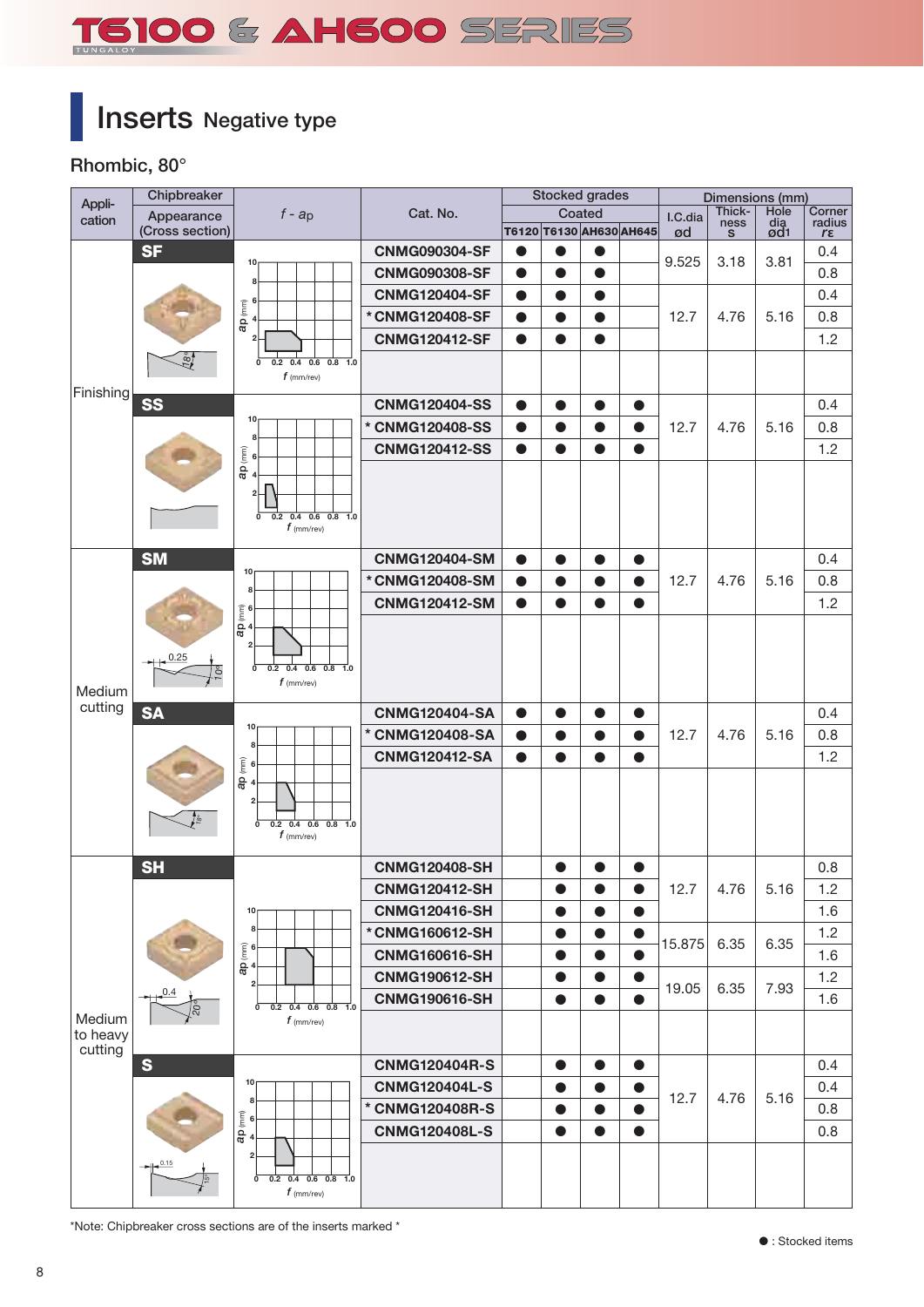## **Rhombic, 55°**

| Appli-             | Chipbreaker     |                                                               |                      |           |           | Stocked grades                 |           |         | Dimensions (mm) |                 |                  |
|--------------------|-----------------|---------------------------------------------------------------|----------------------|-----------|-----------|--------------------------------|-----------|---------|-----------------|-----------------|------------------|
| cation             | Appearance      | $f - ap$                                                      | Cat. No.             |           |           | Coated                         |           | I.C.dia | Thick-<br>ness  | Hole<br>dia     | Corner<br>radius |
|                    | (Cross section) |                                                               |                      |           |           | <b>Т6120 Т6130 АН630 АН645</b> |           | ød      | s               | ød <sub>1</sub> | $r\epsilon$      |
|                    | <b>SF</b>       |                                                               | <b>DNMG150404-SF</b> | $\bullet$ | $\bullet$ | $\bullet$                      |           | 12.7    | 4.76            | 5.16            | 0.4              |
|                    |                 | 10 <sub>1</sub><br>8                                          | *DNMG150408-SF       | $\bullet$ | $\bullet$ | $\bullet$                      |           |         |                 |                 | 0.8              |
|                    |                 |                                                               | <b>DNMG150604-SF</b> | ð         |           | $\bullet$                      |           |         |                 |                 | 0.4              |
|                    |                 | $\begin{bmatrix} 1 & 1 \\ 0 & 0 \\ 0 & 0 \end{bmatrix}$       | <b>DNMG150608-SF</b> | $\bullet$ | $\bullet$ | $\bullet$                      |           | 12.7    | 6.35            | 5.16            | 0.8              |
| Finishing          | 87              | 2 <br>$0.2$ 0.4 0.6 0.8 1.0<br>$\overline{0}$<br>$f$ (mm/rev) |                      |           |           |                                |           |         |                 |                 |                  |
|                    | <b>SS</b>       | 10 <sub>1</sub>                                               | <b>DNMG150404-SS</b> | $\bullet$ |           | $\bullet$                      | $\bullet$ |         |                 |                 | 0.4              |
|                    |                 | 8                                                             | <b>DNMG150408-SS</b> | $\bullet$ |           | $\bullet$                      | $\bullet$ | 12.7    | 4.76            | 5.16            | 0.8              |
|                    |                 |                                                               | * DNMG150412-SS      | $\bullet$ | $\bullet$ | $\bullet$                      | $\bullet$ |         |                 |                 | 1.2              |
|                    |                 | $\mathbf{a}_{\mathbf{p}}^{(\text{mm})}$                       | <b>DNMG150604-SS</b> | $\bullet$ |           | $\bullet$                      | $\bullet$ |         |                 |                 | 0.4              |
|                    |                 | 2 <sup>1</sup>                                                | <b>DNMG150608-SS</b> | $\bullet$ | $\bullet$ | $\bullet$                      | $\bullet$ | 12.7    | 6.35            | 5.16            | 0.8              |
|                    |                 | $0.2$ 0.4 0.6 0.8 1.0<br>$\overline{0}$<br>$f$ (mm/rev)       | <b>DNMG150612-SS</b> | $\bullet$ | $\bullet$ | $\bullet$                      | $\bullet$ |         |                 |                 | 1.2              |
|                    |                 |                                                               |                      |           |           |                                |           |         |                 |                 |                  |
|                    | <b>SM</b>       |                                                               | <b>DNMG150404-SM</b> | $\bullet$ | $\bullet$ | $\bullet$                      | $\bullet$ |         |                 |                 | 0.4              |
|                    |                 | 10 <sub>1</sub>                                               | *DNMG150408-SM       | $\bullet$ |           | $\bullet$                      | $\bullet$ | 12.7    | 4.76            | 5.16            | 0.8              |
|                    |                 | 8 <sup>1</sup>                                                | <b>DNMG150412-SM</b> | 0         |           | $\bullet$                      | $\bullet$ |         |                 |                 | 1.2              |
| Medium             |                 | 6                                                             | <b>DNMG150604-SM</b> | $\bullet$ | $\bullet$ | $\bullet$                      | $\bullet$ |         |                 |                 | 0.4              |
| cutting            |                 | $\widehat{\widetilde{\epsilon}}$ 4<br>$\frac{a}{a}$           | <b>DNMG150608-SM</b> | $\bullet$ |           | $\bullet$                      | $\bullet$ | 12.7    | 6.35            | 5.16            | 0.8              |
|                    | 0.25            |                                                               | <b>DNMG150612-SM</b> | $\bullet$ | $\bullet$ | $\bullet$                      | $\bullet$ |         |                 |                 | 1.2              |
|                    | 10 <sub>o</sub> | ൳<br>$0.2$ $0.4$ $0.6$ $0.8$ $1.0$<br>$f$ (mm/rev)            |                      |           |           |                                |           |         |                 |                 |                  |
|                    | <b>SH</b>       |                                                               | <b>DNMG150408-SH</b> |           | $\bullet$ | $\bullet$                      | $\bullet$ |         |                 |                 | 0.8              |
|                    |                 | 10 <sub>1</sub>                                               | *DNMG150412-SH       |           |           | $\bullet$                      | $\bullet$ | 12.7    | 4.76            | 5.16            | 1.2              |
|                    |                 | 8                                                             | <b>DNMG150416-SH</b> |           |           | $\bullet$                      | $\bullet$ |         |                 |                 | 1.6              |
|                    |                 | 6                                                             | <b>DNMG150608-SH</b> |           | $\bullet$ | $\bullet$                      | $\bullet$ | 12.7    | 6.35            | 5.16            | 0.8              |
|                    |                 | $a_{\mathsf{p}}$ (mm)                                         | <b>DNMG150612-SH</b> |           | $\bullet$ | $\bullet$                      | $\bullet$ |         |                 |                 | 1.2              |
| Medium<br>to heavy |                 | ᠳ<br>$0.2$ $0.4$ $0.6$ $0.8$ 1.0<br>$f$ (mm/rev)              |                      |           |           |                                |           |         |                 |                 |                  |
| cutting            | $\mathbf{s}$    |                                                               | <b>DNMG150404R-S</b> |           | $\bullet$ | $\bullet$                      | $\bullet$ |         |                 |                 | 0.4              |
|                    |                 | 10 <sub>1</sub>                                               | <b>DNMG150404L-S</b> |           | $\bullet$ | $\bullet$                      | $\bullet$ | 12.7    | 4.76            | 5.16            | 0.4              |
|                    |                 | 8                                                             | * DNMG150408R-S      |           |           | 0                              | $\bullet$ |         |                 |                 | 0.8              |
|                    |                 | $\widehat{\widetilde{\mathsf{E}}}$ 6<br>$\overline{a}$ 4      | <b>DNMG150408L-S</b> |           | $\bullet$ | $\bullet$                      | $\bullet$ |         |                 |                 | 0.8              |
|                    |                 | $\overline{2}$                                                | <b>DNMG150604R-S</b> |           | $\bullet$ | $\bullet$                      | $\bullet$ |         |                 |                 | 0.4              |
|                    | $-14$ 0.15      | $0.2$ $0.4$ $0.6$ $0.8$ $1.0$<br>$\overline{\sigma}$          | <b>DNMG150604L-S</b> |           | $\bullet$ | $\bullet$                      | $\bullet$ | 12.7    | 6.35            | 5.16            | 0.4              |
|                    |                 | $f$ (mm/rev)                                                  | <b>DNMG150608R-S</b> |           | $\bullet$ | $\bullet$                      | $\bullet$ |         |                 |                 | 0.8              |
|                    |                 |                                                               | <b>DNMG150608L-S</b> |           | $\bullet$ | $\bullet$                      | $\bullet$ |         |                 |                 | 0.8              |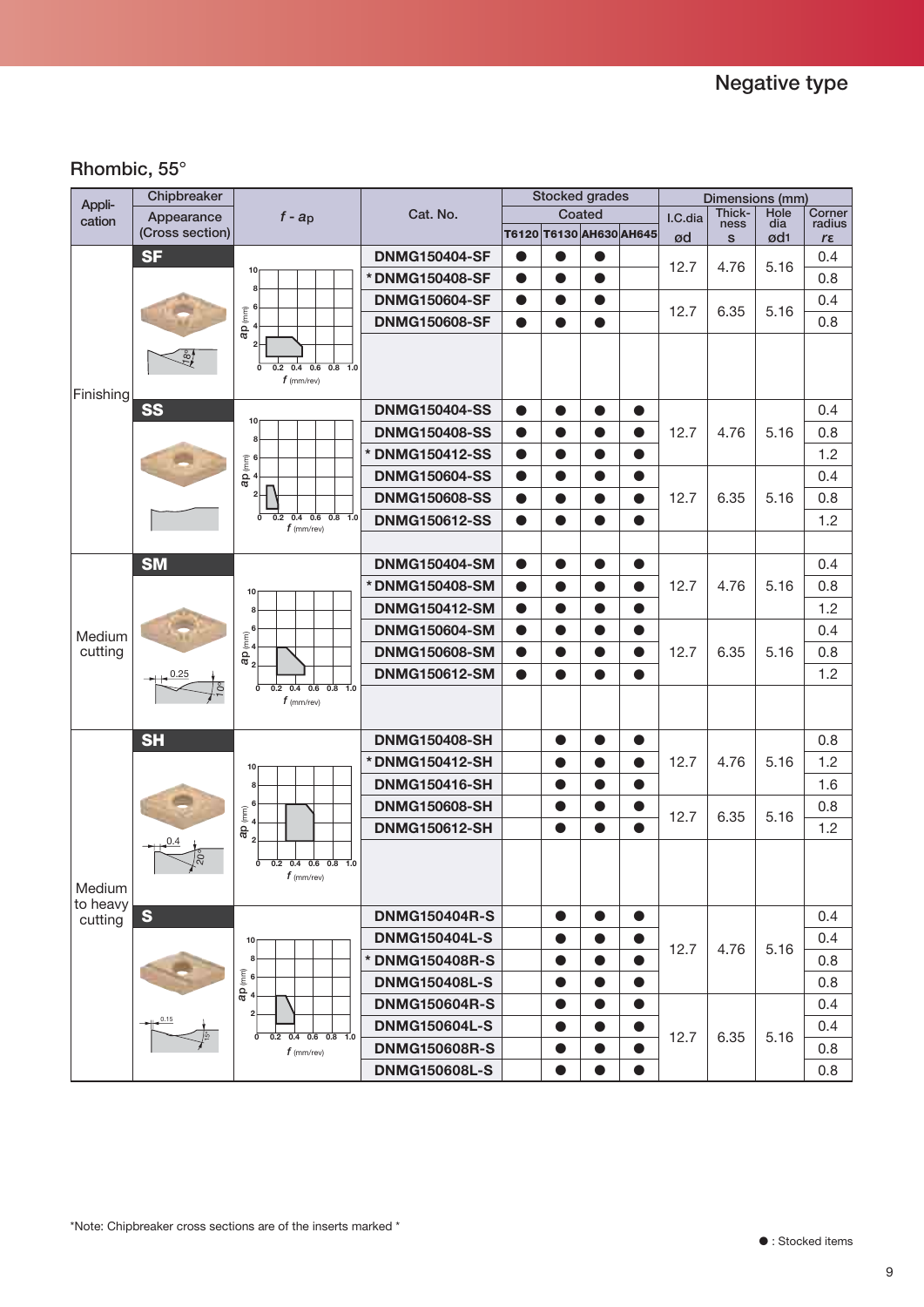![](_page_9_Picture_0.jpeg)

## **Negative type**

## **Square, 90**°

| Appli-             | Chipbreaker     |                                                                                                             |                                |           |           | <b>Stocked grades</b>          |           |         | Dimensions (mm)      |                        |                  |
|--------------------|-----------------|-------------------------------------------------------------------------------------------------------------|--------------------------------|-----------|-----------|--------------------------------|-----------|---------|----------------------|------------------------|------------------|
| cation             | Appearance      | $f - ap$                                                                                                    | Cat. No.                       |           |           | Coated                         |           | I.C.dia | Thick-               | Hole                   | Corner<br>radius |
|                    | (Cross section) |                                                                                                             |                                |           |           | <b>T6120 T6130 АН630 АН645</b> |           | ød      | ness<br>$\mathbf{s}$ | dia<br>ød <sub>1</sub> | $r \varepsilon$  |
|                    | <b>SF</b>       |                                                                                                             | <b>SNMG120404-SF</b>           | $\bullet$ | $\bullet$ | $\bullet$                      |           | 12.7    | 4.76                 | 5.16                   | 0.4              |
|                    |                 | 10 <sub>1</sub>                                                                                             | *SNMG120408-SF                 | $\bullet$ |           | Q                              |           |         |                      |                        | 0.8              |
| Finishing          | 750             | ap (mm)<br>4<br>4<br>$\overline{2}$<br>$0.4$ 0.6 0.8 1.0<br>ō<br>0.2<br>$f$ (mm/rev)                        |                                |           |           |                                |           |         |                      |                        |                  |
|                    | <b>SS</b>       |                                                                                                             | <b>SNMG120404-SS</b>           |           |           |                                | $\bullet$ |         |                      |                        | 0.4              |
|                    |                 | 10                                                                                                          | * SNMG120408-SS                | $\bullet$ |           | $\bullet$                      | $\bullet$ | 12.7    | 4.76                 | 5.16                   | 0.8              |
|                    |                 | 8<br>6                                                                                                      | <b>SNMG120412-SS</b>           | $\bullet$ | $\bullet$ | $\bullet$                      | $\bullet$ |         |                      |                        | 1.2              |
|                    |                 | $\mathbf{a}$ (mm)<br>$\mathbf{a}$ 4<br>$\overline{2}$<br>$0.2$ $0.4$ $0.6$ $0.8$ $1.0$<br>ō<br>$f$ (mm/rev) |                                |           |           |                                |           |         |                      |                        |                  |
|                    | <b>SM</b>       |                                                                                                             | *SNMG120408-SM                 | $\bullet$ | $\bullet$ | $\bullet$                      | $\bullet$ |         |                      |                        | 0.8              |
|                    |                 | 10 <sub>1</sub>                                                                                             | <b>SNMG120412-SM</b>           | ●         |           | $\bullet$                      |           | 12.7    | 4.76                 | 5.16                   | 1.2              |
|                    |                 | 8                                                                                                           |                                |           |           |                                |           |         |                      |                        |                  |
| Medium             | 0.25            | 6<br>ap (mm)<br>$\overline{\mathbf{4}}$<br>$\overline{2}$<br>$0.2$ 0.4 0.6 0.8 1.0<br>ō<br>$f$ (mm/rev)     |                                |           |           |                                |           |         |                      |                        |                  |
| cutting            | <b>SA</b>       |                                                                                                             | * SNMG120404-SA                |           |           | $\bullet$                      | $\bullet$ |         |                      |                        | 0.4              |
|                    |                 | 10 <sub>1</sub>                                                                                             | <b>SNMG120408-SA</b>           | ●         |           | $\bullet$                      | $\bullet$ | 12.7    | 4.76                 | 5.16                   | 0.8              |
|                    |                 | 8                                                                                                           | <b>SNMG120412-SA</b>           | $\bullet$ |           | $\bullet$                      | $\bullet$ |         |                      |                        | 1.2              |
|                    | $78^\circ$      | $\begin{bmatrix} 1 \\ 2 \\ 3 \\ 4 \end{bmatrix}$<br>$0.2$ $0.4$ $0.6$ $0.8$ $1.0$<br>ō<br>$f$ (mm/rev)      |                                |           |           |                                |           |         |                      |                        |                  |
|                    | <b>SH</b>       |                                                                                                             | <b>SNMG120408-SH</b>           |           |           |                                |           | 12.7    | 4.76                 | 5.16                   | 0.8              |
|                    |                 | 10 <sub>1</sub>                                                                                             | <b>SNMG120412-SH</b>           |           |           | ●                              | $\bullet$ |         |                      |                        | 1.2              |
|                    |                 | 8                                                                                                           | *SNMG150612-SH                 |           | $\bullet$ | $\bullet$                      | $\bullet$ | 15.875  | 6.35                 | 6.35                   | 1.2              |
|                    |                 | $\frac{a_{\text{D}}}{a}$                                                                                    | <b>SNMG150616-SH</b>           |           | $\bullet$ | $\bullet$                      | $\bullet$ |         |                      |                        | 1.6              |
|                    |                 | 2                                                                                                           | <b>SNMG190612-SH</b>           |           |           |                                | $\bullet$ | 19.05   | 6.35                 | 7.93                   | 1.2              |
|                    | 0.4             | $0$ 0.2 0.4 0.6 0.8 1.0                                                                                     | <b>SNMG190616-SH</b>           |           | $\bullet$ | $\bullet$                      | $\bullet$ |         |                      |                        | 1.6              |
| Medium<br>to heavy | $\frac{1}{20}$  | $f$ (mm/rev)                                                                                                |                                |           |           |                                |           |         |                      |                        |                  |
| cutting            | $\mathbf{s}$    |                                                                                                             | <b>SNMG120404R-S</b>           |           | $\bullet$ | $\bullet$                      | $\bullet$ |         |                      |                        | 0.4              |
|                    |                 | 10 <sub>1</sub>                                                                                             | <b>SNMG120404L-S</b>           |           | $\bullet$ | $\bullet$                      | $\bullet$ | 12.7    | 4.76                 | 5.16                   | 0.4              |
|                    |                 | 8                                                                                                           | $\ast$<br><b>SNMG120408R-S</b> |           | $\bullet$ | $\bullet$                      | $\bullet$ |         |                      |                        | 0.8              |
|                    |                 | $\mathbf{a}$ (mm)<br>$\mathbf{a}$ 4                                                                         | <b>SNMG120408L-S</b>           |           | $\bullet$ | $\bullet$                      | $\bullet$ |         |                      |                        | 0.8              |
|                    | 0.15            | $\overline{2}$<br>$0.4$ 0.6 0.8 1.0<br>ō<br>0.2<br>$f$ (mm/rev)                                             |                                |           |           |                                |           |         |                      |                        |                  |

\*Note: Chipbreaker cross sections are of the inserts marked \*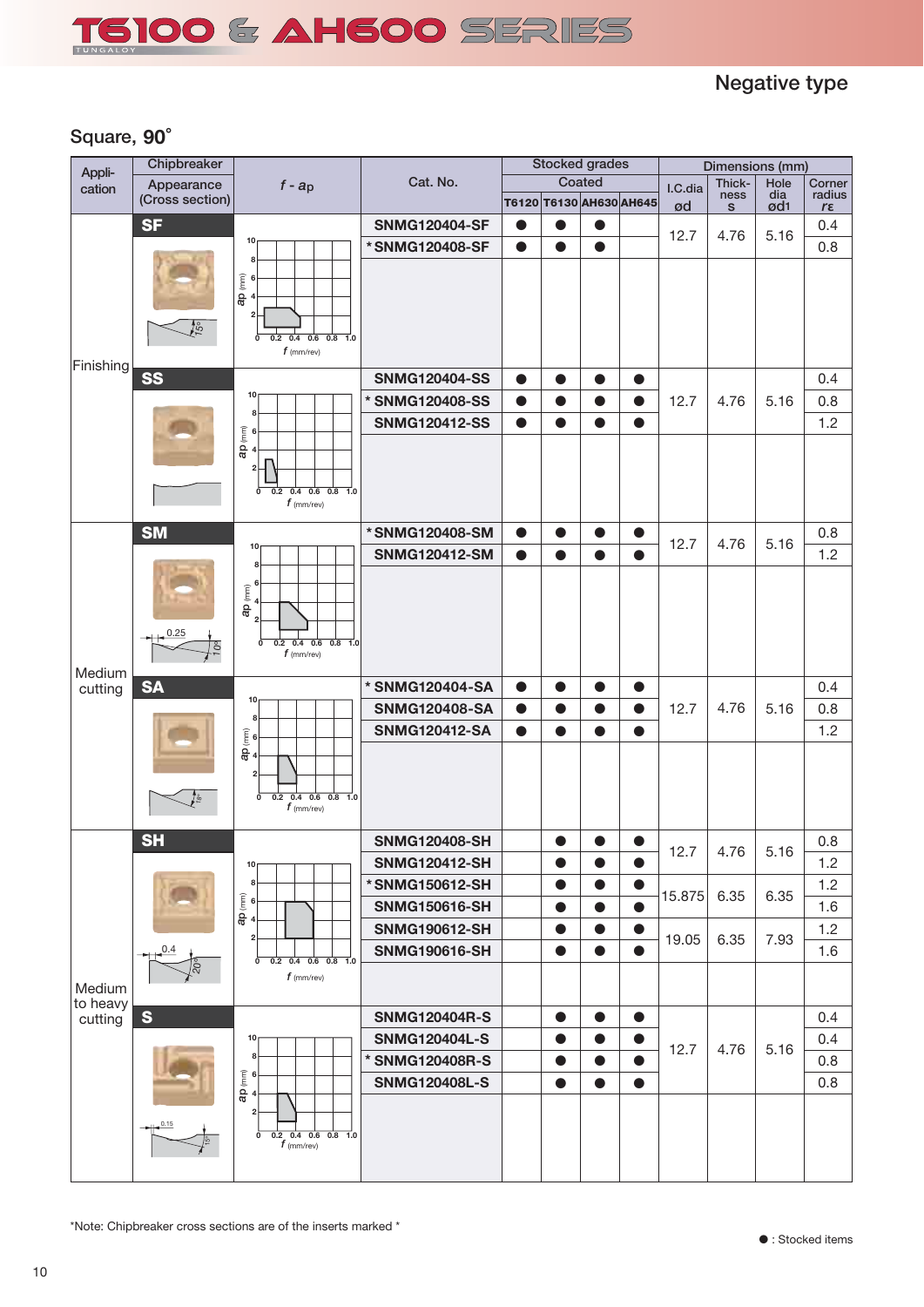## **Triangular, 60**°

| Appli-    | Chipbreaker     |                                                                                                       |                      |           |           | <b>Stocked grades</b> |                                |         | Dimensions (mm) |                        |                       |
|-----------|-----------------|-------------------------------------------------------------------------------------------------------|----------------------|-----------|-----------|-----------------------|--------------------------------|---------|-----------------|------------------------|-----------------------|
| cation    | Appearance      | $f - ap$                                                                                              | Cat. No.             |           |           | Coated                |                                | I.C.dia | Thick-          | Hole                   | Corner                |
|           | (Cross section) |                                                                                                       |                      |           |           |                       | <b>Т6120 Т6130 АН630 АН645</b> | ød      | ness<br>s.      | dia<br>ød <sub>1</sub> | radius<br>$r\epsilon$ |
|           | <b>SF</b>       |                                                                                                       | <b>TNMG160404-SF</b> | $\bullet$ | $\bullet$ | $\bullet$             |                                |         |                 |                        | 0.4                   |
|           |                 | 10 <sub>1</sub>                                                                                       | *TNMG160408-SF       | $\bullet$ | $\bullet$ | $\bullet$             |                                | 9.525   | 4.76            | 3.81                   | 0.8                   |
|           |                 | 8                                                                                                     | <b>TNMG160412-SF</b> | $\bullet$ |           | $\bullet$             |                                |         |                 |                        | 1.2                   |
|           |                 | $\begin{array}{c} \mathbf{a} \\ \mathbf{b} \\ \mathbf{c} \\ \mathbf{a} \end{array}$<br>$\overline{2}$ |                      |           |           |                       |                                |         |                 |                        |                       |
| Finishing | $\frac{8}{7}$   | $0.2$ $0.4$ $0.6$ $0.8$ $1.0$<br>ō<br>$f$ (mm/rev)                                                    |                      |           |           |                       |                                |         |                 |                        |                       |
|           | <b>SS</b>       |                                                                                                       | <b>TNMG160404-SS</b> | $\bullet$ | $\bullet$ | $\bullet$             | $\bullet$                      |         |                 |                        | 0.4                   |
|           |                 | 10 <sub>1</sub>                                                                                       | <b>TNMG160408-SS</b> | $\bullet$ |           | $\bullet$             | $\bullet$                      | 9.525   | 4.76            | 3.81                   | 0.8                   |
|           |                 | 8<br>6                                                                                                | <b>TNMG160412-SS</b> | $\bullet$ | $\bullet$ | $\bullet$             | $\bullet$                      |         |                 |                        | 1.2                   |
|           |                 | ap <sub>(mm)</sub>                                                                                    | * TNMG220404-SS      | $\bullet$ |           | $\bullet$             | $\bullet$                      |         |                 |                        | 0.4                   |
|           |                 | $\overline{2}$                                                                                        | <b>TNMG220408-SS</b> | $\bullet$ |           | $\bullet$             | $\bullet$                      | 12.7    | 4.76            | 5.16                   | 0.8                   |
|           |                 | $0.4$ 0.6 0.8 1.0<br>0.2<br>ō                                                                         | <b>TNMG220412-SS</b> | $\bullet$ | $\bullet$ | $\bullet$             | $\bullet$                      |         |                 |                        | 1.2                   |
|           |                 | $f$ (mm/rev)                                                                                          |                      |           |           |                       |                                |         |                 |                        |                       |
|           | <b>SM</b>       |                                                                                                       | <b>TNMG160404-SM</b> | $\bullet$ | $\bullet$ | $\bullet$             | $\bullet$                      |         |                 |                        | 0.4                   |
|           |                 | 10                                                                                                    | *TNMG160408-SM       | $\bullet$ | $\bullet$ | $\bullet$             | $\bullet$                      | 9.525   |                 | 3.81                   | 0.8                   |
|           |                 | 8                                                                                                     | <b>TNMG160412-SM</b> | $\bullet$ |           | $\bullet$             | $\bullet$                      |         | 4.76            |                        | 1.2                   |
|           |                 |                                                                                                       | <b>TNMG220408-SM</b> | $\bullet$ | $\bullet$ | $\bullet$             | $\bullet$                      |         |                 |                        | 0.8                   |
|           |                 | $\mathbf{a}$ $\begin{bmatrix} 6 \\ 4 \end{bmatrix}$                                                   | <b>TNMG220412-SM</b> | $\bullet$ | $\bullet$ | $\bullet$             | $\bullet$                      | 12.7    |                 | 5.16                   | 1.2                   |
|           | 0.25            |                                                                                                       |                      |           |           |                       |                                |         |                 |                        |                       |
|           | $\overline{p}$  | $0.2$ $0.4$ $0.6$ $0.8$ $1.0$<br>$\overline{0}$<br>$f$ (mm/rev)                                       |                      |           |           |                       |                                |         |                 |                        |                       |
|           | <b>SA</b>       |                                                                                                       | <b>TNMG160404-SA</b> | $\bullet$ | $\bullet$ | $\bullet$             | $\bullet$                      |         |                 |                        | 0.4                   |
|           |                 | 10 <sub>1</sub>                                                                                       | * TNMG160408-SA      | $\bullet$ | $\bullet$ | $\bullet$             | $\bullet$                      | 9.525   | 4.76            | 3.81                   | 0.8                   |
|           |                 | 8                                                                                                     | <b>TNMG160412-SA</b> | $\bullet$ |           | $\bullet$             | $\bullet$                      |         |                 |                        | 1.2                   |
| Medium    |                 | $\frac{a_{\text{D}}(\text{mm})}{a}$                                                                   | <b>TNMG220408-SA</b> | $\bullet$ | $\bullet$ | $\bullet$             | $\bullet$                      |         |                 |                        | 0.8                   |
| cutting   |                 |                                                                                                       | <b>TNMG220412-SA</b> | $\bullet$ | $\bullet$ | $\bullet$             | $\bullet$                      | 12.7    | 4.76            | 5.16                   | 1.2                   |
|           |                 |                                                                                                       |                      |           |           |                       |                                |         |                 |                        |                       |
|           |                 | $0$ $0.2$ $0.4$ $0.6$ $0.8$ $1.0$<br>$f$ (mm/rev)                                                     |                      |           |           |                       |                                |         |                 |                        |                       |
|           | S               |                                                                                                       | <b>TNMG160404R-S</b> |           | $\bullet$ | $\bullet$             | $\bullet$                      |         |                 |                        | 0.4                   |
|           |                 | 10 <sub>1</sub>                                                                                       | <b>TNMG160404L-S</b> |           | $\bullet$ | $\bullet$             | $\bullet$                      |         |                 |                        | 0.4                   |
|           |                 | 8                                                                                                     | * TNMG160408R-S      |           |           | $\bullet$             | $\bullet$                      | 9.525   | 4.76            | 3.81                   | 0.8                   |
|           |                 | ap (mm)<br>6                                                                                          | <b>TNMG160408L-S</b> |           | $\bullet$ | $\bullet$             | $\bullet$                      |         |                 |                        | 0.8                   |
|           |                 |                                                                                                       | <b>TNMG220404R-S</b> |           | $\bullet$ | $\bullet$             | $\bullet$                      |         |                 |                        | 0.4                   |
|           | 0.15            | $\overline{2}$                                                                                        | <b>TNMG220404L-S</b> |           | $\bullet$ | $\bullet$             | $\bullet$                      |         |                 |                        | 0.4                   |
|           |                 | $0$ $0.2$ $0.4$ $0.6$ $0.8$ $1.0$<br>$f$ (mm/rev)                                                     | <b>TNMG220408R-S</b> |           | $\bullet$ | $\bullet$             | $\bullet$                      | 12.7    | 4.76            | 5.16                   | 0.8                   |
|           |                 |                                                                                                       | <b>TNMG220408L-S</b> |           |           |                       |                                |         |                 |                        | 0.8                   |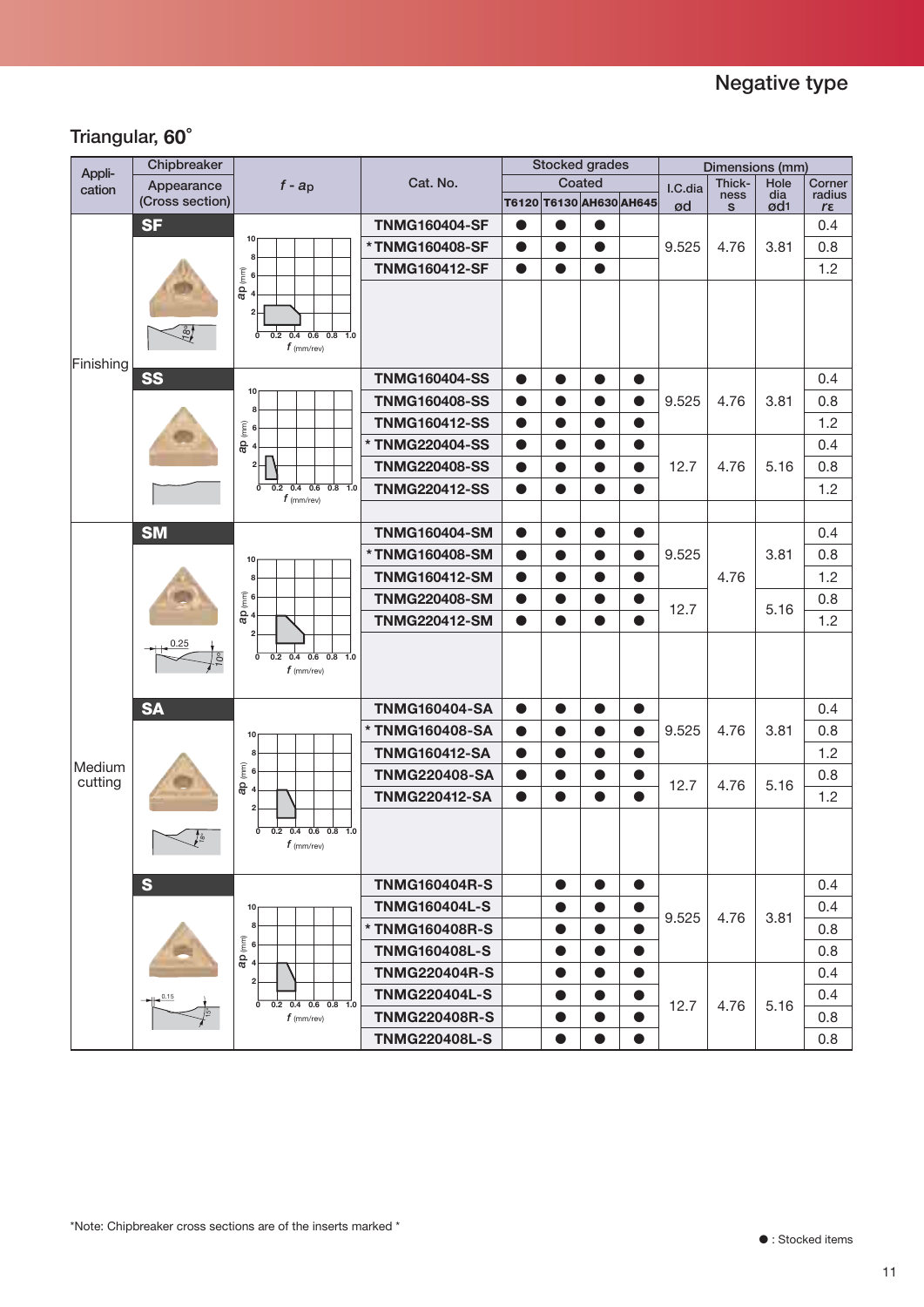![](_page_11_Picture_0.jpeg)

## **Negative type**

## **Trigon, 80**°

| Appli-    | Chipbreaker      |                                                                                                          |                      |           | <b>Stocked grades</b> |           |                                |         | Dimensions (mm)      |            |                       |
|-----------|------------------|----------------------------------------------------------------------------------------------------------|----------------------|-----------|-----------------------|-----------|--------------------------------|---------|----------------------|------------|-----------------------|
| cation    | Appearance       | $f - ap$                                                                                                 | Cat. No.             |           |                       | Coated    |                                | I.C.dia | Thick-               | Hole       | Corner                |
|           | (Cross section)  |                                                                                                          |                      |           |                       |           | <b>T6120 T6130 АН630 АН645</b> | ød      | ness<br>$\mathbf{s}$ | dia<br>ød1 | radius<br>$r\epsilon$ |
|           | <b>SF</b>        |                                                                                                          | <b>WNMG060404-SF</b> | $\bullet$ | $\bullet$             | $\bullet$ |                                |         |                      |            | 0.4                   |
|           |                  | 10 <sub>1</sub><br>8                                                                                     | <b>WNMG060408-SF</b> | $\bullet$ | $\bullet$             | $\bullet$ |                                | 9.525   | 4.76                 | 3.81       | 0.8                   |
|           |                  |                                                                                                          | <b>WNMG080404-SF</b> | $\bullet$ |                       | $\bullet$ |                                |         |                      |            | 0.4                   |
| Finishing |                  | $\begin{array}{c} \mathbf{a} \\ \mathbf{b} \\ \mathbf{c} \\ \mathbf{a} \end{array}$                      | * WNMG080408-SF      | $\bullet$ | $\bullet$             | $\bullet$ |                                | 12.7    | 4.76                 | 5.16       | 0.8                   |
|           | 8)               | $\overline{2}$<br>$0.2$ 0.4 0.6 0.8 1.0<br>$\overline{0}$<br>$f$ (mm/rev)                                |                      |           |                       |           |                                |         |                      |            |                       |
|           | <b>SS</b>        |                                                                                                          | <b>WNMG080404-SS</b> | 0         |                       | $\bullet$ | $\bullet$                      |         |                      |            | 0.4                   |
|           |                  | 10<br>8                                                                                                  | * WNMG080408-SS      | $\bullet$ |                       | $\bullet$ | $\bullet$                      | 12.7    | 4.76                 | 5.16       | 0.8                   |
|           |                  | 6                                                                                                        | <b>WNMG080412-SS</b> | $\bullet$ | $\bullet$             | $\bullet$ | $\bullet$                      |         |                      |            | 1.2                   |
|           |                  | ap <sub>(mm)</sub><br>$\overline{2}$<br>$0.2$ $0.4$ $0.6$ $0.8$ $1.0$<br>ō<br>$f$ (mm/rev)               |                      |           |                       |           |                                |         |                      |            |                       |
| Medium    | <b>SM</b>        |                                                                                                          | <b>WNMG080404-SM</b> | $\bullet$ | $\bullet$             | $\bullet$ | $\bullet$                      |         |                      |            | 0.4                   |
| cutting   |                  | 10 <sub>1</sub>                                                                                          | * WNMG080408-SM      | 0         |                       | $\bullet$ | $\bullet$                      | 12.7    | 4.76                 | 5.16       | 0.8                   |
|           |                  | 8                                                                                                        | <b>WNMG080412-SM</b> | $\bullet$ | $\bullet$             | $\bullet$ | $\bullet$                      |         |                      |            | 1.2                   |
|           | 0.25<br>$\delta$ | $\mathbf{a}$ $\mathbf{b}$ $\mathbf{c}$ $\mathbf{a}$<br>$0$ $0.2$ $0.4$ $0.6$ $0.8$ $1.0$<br>$f$ (mm/rev) |                      |           |                       |           |                                |         |                      |            |                       |
|           | <b>SA</b>        | 10 <sub>1</sub>                                                                                          | * WNMG080408-SA      | D         |                       | $\bullet$ | $\bullet$                      |         |                      |            | 0.8                   |
|           |                  | 8                                                                                                        | <b>WNMG080412-SA</b> | $\bullet$ | $\bullet$             | $\bullet$ | $\bullet$                      | 12.7    | 4.76                 | 5.16       | 1.2                   |
| Medium    | ∕ॄै              | ap (mm)<br>$0.2$ 0.4 0.6 0.8 1.0<br>൳<br>$f$ (mm/rev)                                                    |                      |           |                       |           |                                |         |                      |            |                       |
| to heavy  | <b>SH</b>        |                                                                                                          | <b>WNMG080408-SH</b> |           |                       |           | $\bullet$                      | 12.7    | 4.76                 | 5.16       | 0.8                   |
| cutting   |                  | 10 <sub>1</sub>                                                                                          | *WNMG080412-SH       |           |                       |           |                                |         |                      |            | 1.2                   |
|           |                  | 8<br>$\frac{20}{4}$ (mm)<br>$\overline{2}$<br>൳<br>$0.2$ $0.4$ $0.6$ $0.8$ $1.0$<br>$f$ (mm/rev)         |                      |           |                       |           |                                |         |                      |            |                       |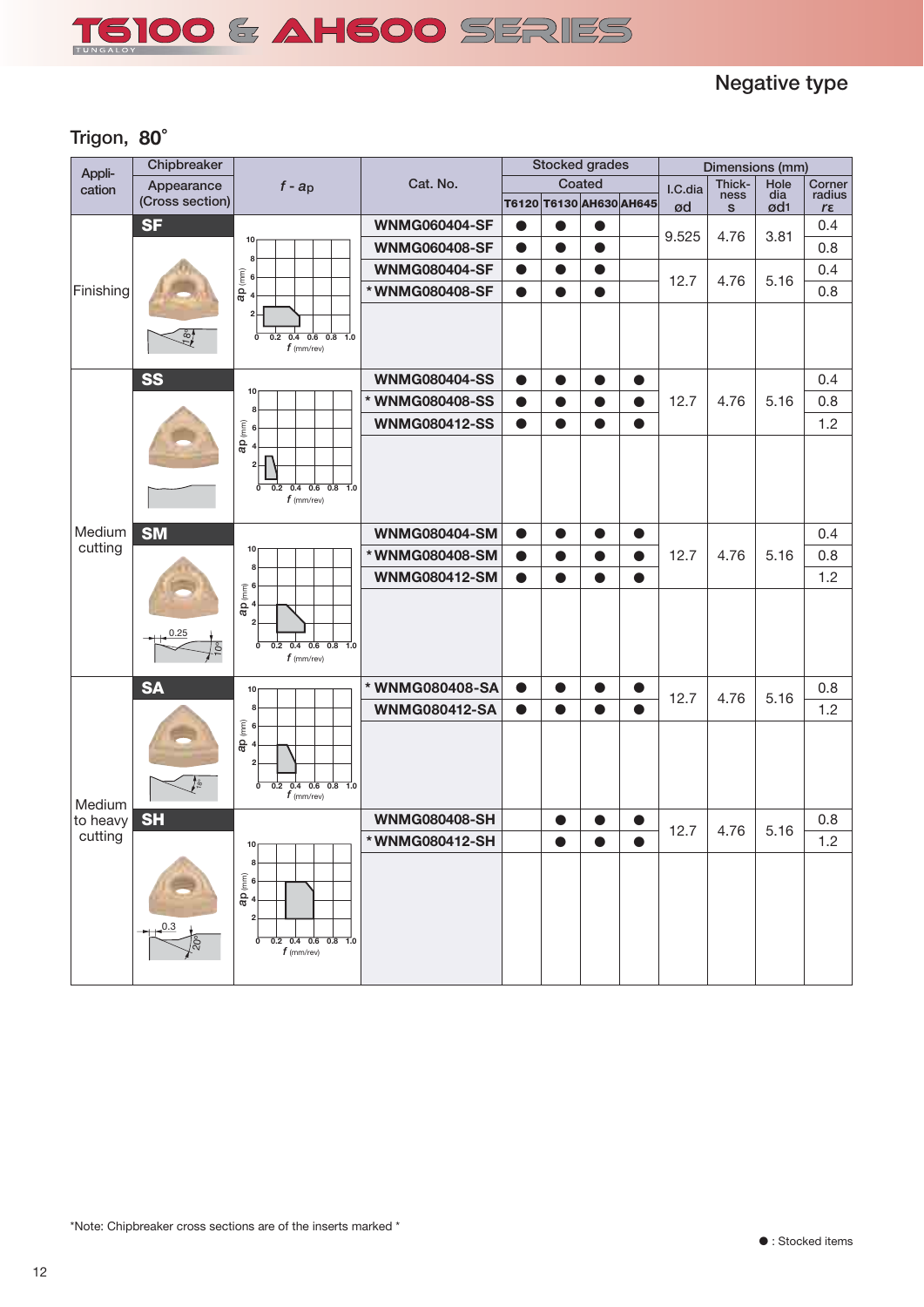## **Rhombic, 35**°

| Appli-    | Chipbreaker     |                                                         |                      |           |           | <b>Stocked grades</b> |                         |         | Dimensions (mm) |                 |                  |
|-----------|-----------------|---------------------------------------------------------|----------------------|-----------|-----------|-----------------------|-------------------------|---------|-----------------|-----------------|------------------|
| cation    | Appearance      | $f - ap$                                                | Cat. No.             |           |           | Coated                |                         | I.C.dia | Thick-<br>ness  | Hole<br>dia     | Corner<br>radius |
|           | (Cross section) |                                                         |                      |           |           |                       | T6120 T6130 AH630 AH645 | ød      | $\mathbf{s}$    | ød <sub>1</sub> | $r\epsilon$      |
|           | <b>SF</b>       | 10 <sub>0</sub>                                         | <b>VNMG160404-SF</b> | ●         | $\bullet$ | Q                     |                         | 9.525   | 4.76            | 3.81            | 0.4              |
|           |                 | 8                                                       | * VNMG160408-SF      | $\bullet$ | $\bullet$ | $\bullet$             |                         |         |                 |                 | 0.8              |
|           | $\mathbb{R}$    | 6<br>ap (mm)                                            |                      |           |           |                       |                         |         |                 |                 |                  |
|           |                 | $\mathfrak{p}$                                          |                      |           |           |                       |                         |         |                 |                 |                  |
|           | \$              | $0.2$ 0.4 0.6 0.8 1.0<br>$\overline{0}$                 |                      |           |           |                       |                         |         |                 |                 |                  |
|           |                 | $f$ (mm/rev)                                            |                      |           |           |                       |                         |         |                 |                 |                  |
| Finishing | <b>SS</b>       |                                                         | * VNMG160404-SS      | $\bullet$ | $\bullet$ | $\bullet$             | $\bullet$               |         |                 |                 | 0.4              |
|           |                 | 10 <sub>1</sub><br>8                                    | <b>VNMG160408-SS</b> | $\bullet$ | D         |                       | $\bullet$               | 9.525   | 4.76            | 3.81            | 0.8              |
|           |                 | 6                                                       | <b>VNMG160412-SS</b> | Ð         |           |                       | $\bullet$               |         |                 |                 | 1.2              |
|           |                 | ap (mm)                                                 |                      |           |           |                       |                         |         |                 |                 |                  |
|           |                 |                                                         |                      |           |           |                       |                         |         |                 |                 |                  |
|           |                 | $0.4$ 0.6 0.8 1.0<br>$\overline{0}$<br>$\overline{0.2}$ |                      |           |           |                       |                         |         |                 |                 |                  |
|           |                 | $f$ (mm/rev)                                            |                      |           |           |                       |                         |         |                 |                 |                  |
|           | <b>SM</b>       |                                                         | <b>VNMG160404-SM</b> | Ð         | $\bullet$ | $\bullet$             | $\bullet$               |         |                 |                 | 0.4              |
|           |                 | 10                                                      | *VNMG160408-SM       |           |           |                       | $\bullet$               | 9.525   | 4.76            | 3.81            | 0.8              |
|           |                 | R<br>6                                                  | <b>VNMG160412-SM</b> | $\bullet$ | $\bullet$ | $\bullet$             | $\bullet$               |         |                 |                 | 1.2              |
| Medium    |                 | ap (mm)                                                 |                      |           |           |                       |                         |         |                 |                 |                  |
| cutting   | 0.25            | 2                                                       |                      |           |           |                       |                         |         |                 |                 |                  |
|           | $\frac{1}{2}$   | $\overline{0}$<br>0.2<br>$0.4$ 0.6 0.8 1.0              |                      |           |           |                       |                         |         |                 |                 |                  |
|           |                 | $f$ (mm/rev)                                            |                      |           |           |                       |                         |         |                 |                 |                  |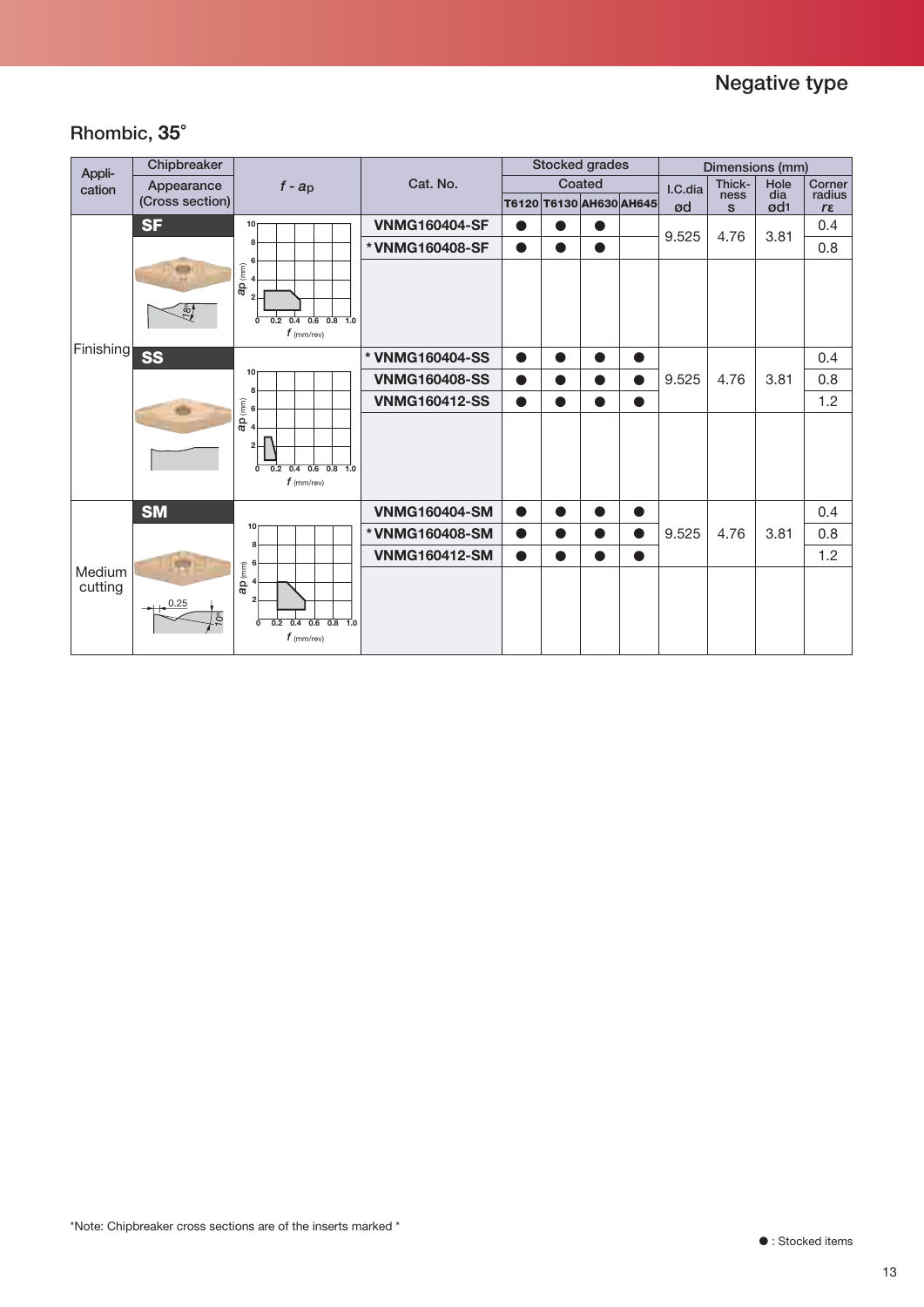# TS100 & AH600 SERIES

# **Inserts Positive type**

**Rhombic, 80° (7°)**

|                     | Chipbreaker             |                                                      |                       |           |           | <b>Stocked grades</b> |                         |         | Dimensions (mm) |             |                  |
|---------------------|-------------------------|------------------------------------------------------|-----------------------|-----------|-----------|-----------------------|-------------------------|---------|-----------------|-------------|------------------|
| Application         | Appearance              | $f - ap$                                             | Cat. No               |           |           | Coated                |                         | I.C.dia | Thick-<br>ness  | Hole<br>dia | Corner<br>radius |
|                     | (Cross section)         |                                                      |                       |           |           |                       | T6120 T6130 AH630 AH645 | ød      | s               | $\omega$ d1 | $r\epsilon$      |
|                     | <b>PSS</b>              |                                                      | <b>CCMT060204-PSS</b> | $\bullet$ | $\bullet$ | $\bullet$             | ●                       | 6.35    | 2.38            | 2.8         | 0.4              |
|                     |                         | 10<br>8                                              | <b>CCMT060208-PSS</b> | $\bullet$ | $\bullet$ | $\bullet$             |                         |         |                 |             | 0.8              |
| Finishing           |                         |                                                      | *CCMT09T304-PSS       | $\bullet$ | $\bullet$ | $\bullet$             | $\bullet$               | 9.525   | 3.97            | 4.4         | 0.4              |
| to light<br>cutting |                         | ap <sub>(mm)</sub>                                   | CCMT09T308-PSS        | $\bullet$ | $\bullet$ | $\bullet$             |                         |         |                 |             | 0.8              |
|                     | 0.15                    | $\overline{2}$                                       | <b>CCMT120404-PSS</b> | $\bullet$ | ●         | D                     | $\bullet$               |         |                 |             | 0.4              |
|                     | å                       | $0.4$ 0.6 0.8 1.0<br>0.2<br>$\bf{0}$<br>$f$ (mm/rev) | <b>CCMT120408-PSS</b> | $\bullet$ | $\bullet$ | $\bullet$             | $\bullet$               | 12.7    | 4.76            | 5.5         | 0.8              |
|                     |                         |                                                      | <b>CCMT120412-PSS</b> | $\bullet$ | $\bullet$ | ●                     | $\bullet$               |         |                 |             | 1.2              |
|                     | <b>PS</b>               |                                                      | <b>CCMT060202-PS</b>  | $\bullet$ | ●         | ●                     | $\bullet$               |         |                 |             | 0.2              |
|                     |                         |                                                      | <b>CCMT060204-PS</b>  | $\bullet$ |           |                       |                         | 6.35    | 2.38            | 2.8         | 0.4              |
|                     |                         | 10 <sub>1</sub><br>8                                 | *CCMT060208-PS        | $\bullet$ | D         | D                     |                         |         |                 |             | 0.8              |
| Finishing           |                         | ap (mm)                                              | CCMT09T302-PS         | $\bullet$ |           |                       |                         |         |                 |             | 0.2              |
| to<br>medium        |                         |                                                      | CCMT09T304-PS         | $\bullet$ | ●         | D                     |                         | 9.525   | 3.97            | 4.4         | 0.4              |
| cutting             | $\overline{10^{\circ}}$ | $0.2$ 0.4 0.6 0.8 1.0<br>$\mathbf{0}$                | CCMT09T308-PS         | $\bullet$ | ●         | $\bullet$             | $\bullet$               |         |                 |             | 0.8              |
|                     |                         | $f$ (mm/rev)                                         | <b>CCMT120404-PS</b>  | $\bullet$ | $\bullet$ | $\bullet$             | $\bullet$               |         |                 |             | 0.4              |
|                     |                         |                                                      | <b>CCMT120408-PS</b>  | $\bullet$ | $\bullet$ | $\bullet$             | $\bullet$               | 12.7    | 4.76            | 5.5         | 0.8              |
|                     |                         |                                                      | <b>CCMT120412-PS</b>  | $\bullet$ | $\bullet$ | $\bullet$             | $\bullet$               |         |                 |             | 1.2              |
|                     | <b>PM</b>               |                                                      | <b>CCMT060204-PM</b>  | $\bullet$ | $\bullet$ | $\bullet$             | $\bullet$               | 6.35    | 2.38            | 2.8         | 0.4              |
|                     |                         | 10 <sub>1</sub>                                      | <b>CCMT060208-PM</b>  | $\bullet$ | $\bullet$ | $\bullet$             |                         |         |                 |             | 0.8              |
| Medium              |                         |                                                      | CCMT09T304-PM         | $\bullet$ | $\bullet$ | $\bullet$             | $\bullet$               |         |                 |             | 0.4              |
| cutting             |                         | ap <sub>(mm)</sub>                                   | *CCMT09T308-PM        | $\bullet$ | $\bullet$ | D                     |                         | 9.525   | 3.97            | 4.4         | 0.8              |
|                     | 0.15                    |                                                      | CCMT09T312-PM         | $\bullet$ | $\bullet$ | D                     |                         |         |                 |             | 1.2              |
|                     | စိ                      | $0.2$ 0.4 0.6 0.8 1.0<br>ō<br>$f$ (mm/rev)           | <b>CCMT120408-PM</b>  | $\bullet$ | $\bullet$ | D                     |                         | 12.7    | 4.76            | 5.5         | 0.8              |
|                     |                         |                                                      | <b>CCMT120412-PM</b>  | $\bullet$ |           |                       |                         |         |                 |             | 1.2              |

## **Rhombic, 80° (11°)**

| Medium<br>cuttina  |                                    | ap <sub>(mm</sub>                          | *CCMT09T308-PM        | $\bullet$ | D         |                   |           | 9.525   | 3.97            | 4.4                   | 0.8              |
|--------------------|------------------------------------|--------------------------------------------|-----------------------|-----------|-----------|-------------------|-----------|---------|-----------------|-----------------------|------------------|
|                    | 0.15                               | $\overline{2}$                             | CCMT09T312-PM         | $\bullet$ | ●         |                   | ●         |         |                 |                       | 1.2              |
|                    | စိ                                 | $0.4$ 0.6 0.8 1.0<br>0.2<br>ō              | <b>CCMT120408-PM</b>  | $\bullet$ | ●         |                   | $\bullet$ |         |                 |                       | 0.8              |
|                    |                                    | $f$ (mm/rev)                               | <b>CCMT120412-PM</b>  | $\bullet$ | ●         |                   |           | 12.7    | 4.76            | 5.5                   | 1.2              |
|                    |                                    |                                            |                       |           |           |                   |           |         |                 |                       |                  |
|                    | Rhombic, $80^\circ$ (11 $^\circ$ ) |                                            |                       |           |           |                   |           |         |                 |                       |                  |
|                    | Chipbreaker                        |                                            |                       |           |           | Stocked grades    |           |         | Dimensions (mm) |                       |                  |
| <b>Application</b> | Appearance                         | $f - ap$                                   | Cat. No               |           |           | Coated            |           | I.C.dia | Thick-<br>ness  | Hole                  | Corner<br>radius |
|                    | (Cross section)                    |                                            |                       | T6120     |           | T6130 AH630 AH645 |           | ød      | s               | $\frac{d^{2}}{d^{2}}$ | $r\epsilon$      |
|                    | <b>PSS</b>                         | 10                                         | <b>CPMT080204-PSS</b> | $\bullet$ | $\bullet$ |                   | O         | 7.94    | 2.38            | 3.4                   | 0.4              |
|                    |                                    | 8                                          | <b>CPMT080208-PSS</b> | $\bullet$ | ●         |                   | $\bullet$ |         |                 |                       | 0.8              |
| Finishing          |                                    | 6                                          | *CPMT090304-PSS       | $\bullet$ | $\bullet$ | ●                 | $\bullet$ | 9.525   | 3.18            | 4.4                   | 0.4              |
| to light           |                                    | ap (mm)<br>$\overline{A}$                  | <b>CPMT090308-PSS</b> | $\bullet$ | ●         | $\bullet$         |           |         |                 |                       | 0.8              |
| cutting            | 0.15                               | $\overline{2}$                             |                       |           |           |                   |           |         |                 |                       |                  |
|                    | $\overline{p}$                     | $0.2$ 0.4 0.6 0.8 1.0<br>0<br>$f$ (mm/rev) |                       |           |           |                   |           |         |                 |                       |                  |
|                    |                                    |                                            |                       |           |           |                   |           |         |                 |                       |                  |
|                    | <b>PS</b>                          |                                            | <b>CPMT080202-PS</b>  | $\bullet$ | ●         |                   | $\bullet$ |         |                 |                       | 0.2              |
|                    |                                    | 10<br>Я                                    | <b>CPMT080204-PS</b>  | $\bullet$ | ●         |                   | $\bullet$ | 7.94    | 2.38            | 3.4                   | 0.4              |
| Finishing          |                                    | ap (mm)<br>$\mathbf{6}$                    | <b>CPMT080208-PS</b>  | $\bullet$ | $\bullet$ | $\bullet$         | $\bullet$ |         |                 |                       | 0.8              |
| to<br>medium       |                                    |                                            | *CPMT090304-PS        | $\bullet$ | $\bullet$ | $\bullet$         | $\bullet$ | 9.525   | 3.18            | 4.4                   | 0.4              |
| cutting            |                                    | 2                                          | <b>CPMT090308-PS</b>  | $\bullet$ | $\bullet$ | $\bullet$         |           |         |                 |                       | 0.8              |
|                    | $10^{\circ}$                       | $0.2$ 0.4 0.6 0.8 1.0<br>$\mathbf{0}$      |                       |           |           |                   |           |         |                 |                       |                  |
|                    |                                    | $f$ (mm/rev)                               |                       |           |           |                   |           |         |                 |                       |                  |
|                    |                                    |                                            |                       |           |           |                   |           |         |                 |                       |                  |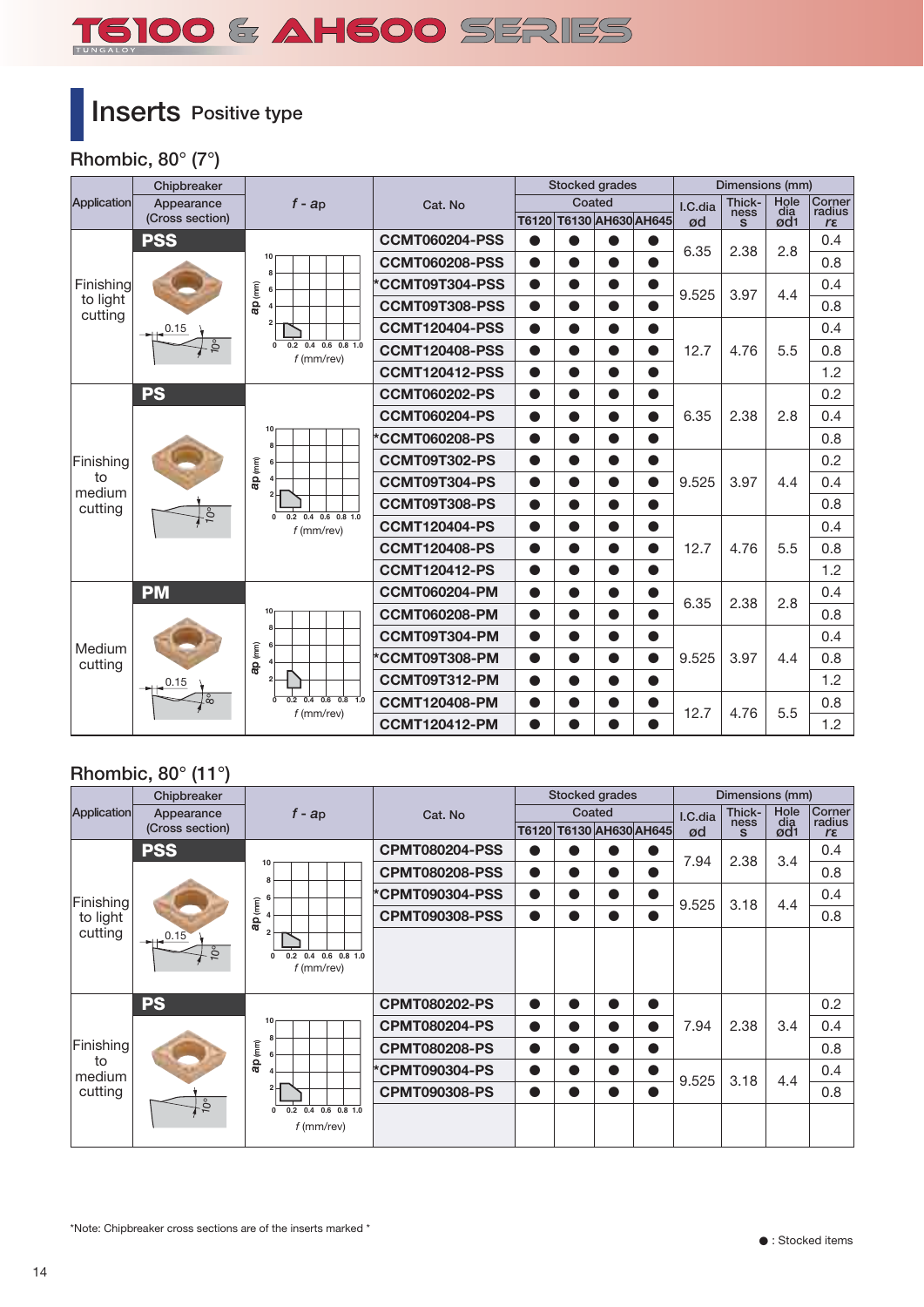## **Rhombic, 80° (11°)**

|             | Chipbreaker      |                                       |                       |           |        | Stocked grades          |         | Dimensions (mm) |            |                           |
|-------------|------------------|---------------------------------------|-----------------------|-----------|--------|-------------------------|---------|-----------------|------------|---------------------------|
| Application | Appearance       | $f - a_p$                             | Cat. No               |           | Coated |                         | I.C.dia | Thick-          | Hole       | <b>Corner</b><br>  radius |
|             | (Cross section)  |                                       |                       |           |        | T6120 T6130 AH630 AH645 | ød      | ness<br>s       | dia<br>gd1 | $r\epsilon$               |
|             | <b>PM</b>        |                                       | <b>CPMT060204-PM</b>  |           |        |                         | 6.35    | 2.38            | 2.8        | 0.4                       |
|             |                  | 10 <sub>1</sub><br>8                  | <b>CPMT060208-PM</b>  | O         |        |                         |         |                 |            | 0.8                       |
|             |                  | $\widehat{\mathbf{E}}$ 6              | <b>*CPMT090304-PM</b> | $\bullet$ |        |                         | 9.525   | 3.18            | 4.4        | 0.4                       |
| Medium      |                  | $\frac{a}{a}$                         | <b>CPMT090308-PM</b>  | 0         |        |                         |         |                 |            | 0.8                       |
| cutting     | $-1$ 0.15<br>ကြိ | $0.2$ 0.4 0.6 0.8 1.0<br>$f$ (mm/rev) |                       |           |        |                         |         |                 |            |                           |

## **Rhombic, 55° (7°)**

|                     |                               | $\left(\begin{matrix} 2 \\ 1 \\ 2 \end{matrix}\right)$           | UF IVI I UJUJU <del>T</del> "F IVI |           |                       |           |                         | 9.525         | 3.18                            | 4.4                    | ∪.4                             |
|---------------------|-------------------------------|------------------------------------------------------------------|------------------------------------|-----------|-----------------------|-----------|-------------------------|---------------|---------------------------------|------------------------|---------------------------------|
| Medium              |                               | $\frac{8}{3}$                                                    | <b>CPMT090308-PM</b>               | ●         |                       |           |                         |               |                                 |                        | 0.8                             |
| cutting             | 0.15                          | $\overline{2}$                                                   |                                    |           |                       |           |                         |               |                                 |                        |                                 |
|                     | စိ                            | $0.4$ 0.6 0.8 1.0<br>0.2                                         |                                    |           |                       |           |                         |               |                                 |                        |                                 |
|                     |                               | $f$ (mm/rev)                                                     |                                    |           |                       |           |                         |               |                                 |                        |                                 |
|                     |                               |                                                                  |                                    |           |                       |           |                         |               |                                 |                        |                                 |
|                     |                               |                                                                  |                                    |           |                       |           |                         |               |                                 |                        |                                 |
|                     | Rhombic, 55° (7°)             |                                                                  |                                    |           |                       |           |                         |               |                                 |                        |                                 |
| Application         | Chipbreaker                   |                                                                  |                                    |           | <b>Stocked grades</b> | Coated    |                         |               | Dimensions (mm)<br>Thick-       | Hole                   |                                 |
|                     | Appearance<br>(Cross section) | $f - ap$                                                         | Cat. No                            |           |                       |           | T6120 T6130 AH630 AH645 | I.C.dia<br>ød | ness<br>$\mathbf{s}$            | dia<br>ød <sub>1</sub> | Corner<br>radius<br>$r\epsilon$ |
|                     | <b>PSS</b>                    | 10                                                               | <b>DCMT070204-PSS</b>              |           |                       |           |                         |               |                                 |                        | 0.4                             |
|                     |                               | 8                                                                | <b>DCMT070208-PSS</b>              | $\bullet$ |                       |           |                         | 6.35          | 2.38                            | 2.8                    | 0.8                             |
| Finishing           |                               | 6                                                                | DCMT11T304-PSS                     | $\bullet$ |                       |           |                         |               |                                 |                        | 0.4                             |
| to light<br>cutting |                               | ap <sub>(mm)</sub><br>$\overline{4}$<br>$\overline{2}$           | DCMT11T308-PSS                     | $\bullet$ | $\bullet$             | $\bullet$ |                         | 9.525         | 3.97                            | 4.4                    | 0.8                             |
|                     | D. 15                         |                                                                  | DCMT11T312-PSS                     | $\bullet$ | ●                     |           | $\bullet$               |               |                                 |                        | 1.2                             |
|                     |                               | $0.2$ 0.4 0.6 0.8 1.0<br>$\overline{\mathbf{0}}$<br>$f$ (mm/rev) |                                    |           |                       |           |                         |               |                                 |                        |                                 |
|                     | <b>PS</b>                     | $10\,$                                                           | <b>DCMT070202-PS</b>               | $\bullet$ | $\bullet$             | $\bullet$ | $\bullet$               |               |                                 |                        | 0.2                             |
|                     |                               | 8                                                                | <b>DCMT070204-PS</b>               | $\bullet$ | $\bullet$             | $\bullet$ | $\bullet$               | 6.35          | 2.38                            | 2.8                    | 0.4                             |
| Finishing<br>to     |                               | 6                                                                | <b>DCMT11T302-PS</b>               | $\bullet$ | $\bullet$             | $\bullet$ | $\bullet$               |               |                                 |                        | 0.2                             |
| medium              |                               | ap (mm)<br>$\overline{a}$<br>$\overline{2}$                      | <b>DCMT11T304-PS</b>               | $\bullet$ | $\bullet$             |           | $\bullet$               |               |                                 |                        | 0.4                             |
| cutting             | $\delta$                      | $0.2$ 0.4 0.6 0.8 1.0<br>$\overline{0}$                          | <b>DCMT11T308-PS</b>               | $\bullet$ | $\bullet$             | $\bullet$ |                         | 9.525         | 3.97                            | 4.4                    | 0.8                             |
|                     |                               | $f$ (mm/rev)                                                     | <b>DCMT11T312-PS</b>               | $\bullet$ | $\bullet$             | $\bullet$ | $\bullet$               |               |                                 |                        | 1.2                             |
|                     | <b>PM</b>                     | 10                                                               | <b>DCMT070204-PM</b>               | $\bullet$ | $\bullet$             | $\bullet$ | $\bullet$               |               |                                 |                        | 0.4                             |
|                     |                               |                                                                  | <b>DCMT070208-PM</b>               | $\bullet$ | $\bullet$             | ●         | ●                       | 6.35          | 2.38                            | 2.8                    | 0.8                             |
| Medium              |                               |                                                                  | DCMT11T304-PM                      | $\bullet$ | $\bullet$             | $\bullet$ | $\bullet$               |               |                                 |                        | 0.4                             |
| cutting             |                               | ap (mm)<br>07                                                    | <b>DCMT11T308-PM</b>               | $\bullet$ | $\bullet$             |           | $\bullet$               | 9.525         | 3.97                            | 4.4                    | 0.8                             |
|                     | <u>0.15</u><br>.ထိ            | $0.2$ $0.4$ $0.6$ $0.8$ $1.0$<br>ō                               | DCMT11T312-PM                      | $\bullet$ | $\bullet$             |           | ●                       |               |                                 |                        | 1.2                             |
|                     |                               | $f$ (mm/rev)                                                     |                                    |           |                       |           |                         |               |                                 |                        |                                 |
|                     |                               |                                                                  |                                    |           |                       |           |                         |               |                                 |                        |                                 |
|                     |                               |                                                                  |                                    |           |                       |           |                         |               |                                 |                        |                                 |
|                     | Square, 90° (7°)              |                                                                  |                                    |           |                       |           |                         |               |                                 |                        |                                 |
|                     | Chipbreaker                   |                                                                  |                                    |           | Stocked grades        |           |                         |               | Dimensions (mm)                 |                        |                                 |
| Application         | Appearance<br>(Cross section) | $f - ap$                                                         | Cat. No                            | T6120     |                       | Coated    | T6130 AH630 AH645       | I.C.dia<br>ød | Thick-<br>$n_{\rm g}^{\rm max}$ | Hole<br>$\frac{d}{d}$  | Corner<br>radius                |
|                     | <b>PS</b>                     |                                                                  | 'SCMT09T304-PS                     | $\bullet$ | ●                     |           | O                       |               |                                 |                        | rε<br>0.4                       |
|                     |                               | 10 <sub>1</sub>                                                  | SCMT09T308-PS                      | $\bullet$ | $\bullet$             | $\bullet$ | $\bullet$               | 9.525         | 3.97                            | 4.4                    | 0.8                             |
| Finishing           |                               | R                                                                | <b>SCMT120404-PS</b>               | $\bullet$ | $\bullet$             | ●         |                         |               |                                 |                        | 0.4                             |
| to                  |                               | ap (mm)<br>6                                                     | <b>SCMT120408-PS</b>               | $\bullet$ | $\bullet$             | $\bullet$ |                         | 12.7          | 4.76                            | 5.5                    | 0.8                             |
| madium              |                               |                                                                  |                                    |           |                       |           |                         |               |                                 |                        |                                 |

## **Square, 90° (7°)**

| Application                          | Chipbreaker     |                                                            | Cat. No               |        | Stocked grades |                         |  |         | Dimensions (mm) |                    |                  |  |
|--------------------------------------|-----------------|------------------------------------------------------------|-----------------------|--------|----------------|-------------------------|--|---------|-----------------|--------------------|------------------|--|
|                                      | Appearance      | f - ap                                                     |                       | Coated |                |                         |  | I.C.dia | Thick-          | Hole<br>dia<br>ød1 | Corner<br>radius |  |
|                                      | (Cross section) |                                                            |                       |        |                | T6120 T6130 AH630 AH645 |  | ød      | ness<br>s       |                    | $r\epsilon$      |  |
|                                      | <b>PS</b>       |                                                            | <b>*SCMT09T304-PS</b> |        |                |                         |  | 9.525   | 3.97            |                    | 0.4              |  |
| Finishing<br>to<br>medium<br>cutting |                 | 10 <sub>1</sub>                                            | SCMT09T308-PS         |        |                |                         |  |         |                 | 4.4                | 0.8              |  |
|                                      |                 | 8<br>(mm)                                                  | <b>SCMT120404-PS</b>  |        |                |                         |  | 12.7    | 4.76            | 5.5                | 0.4              |  |
|                                      |                 | ąр                                                         | <b>SCMT120408-PS</b>  |        |                |                         |  |         |                 |                    | 0.8              |  |
|                                      | 10 <sub>o</sub> | 21<br>$0.4$ 0.6 0.8 1.0<br>0.2<br>$\Omega$<br>$f$ (mm/rev) |                       |        |                |                         |  |         |                 |                    |                  |  |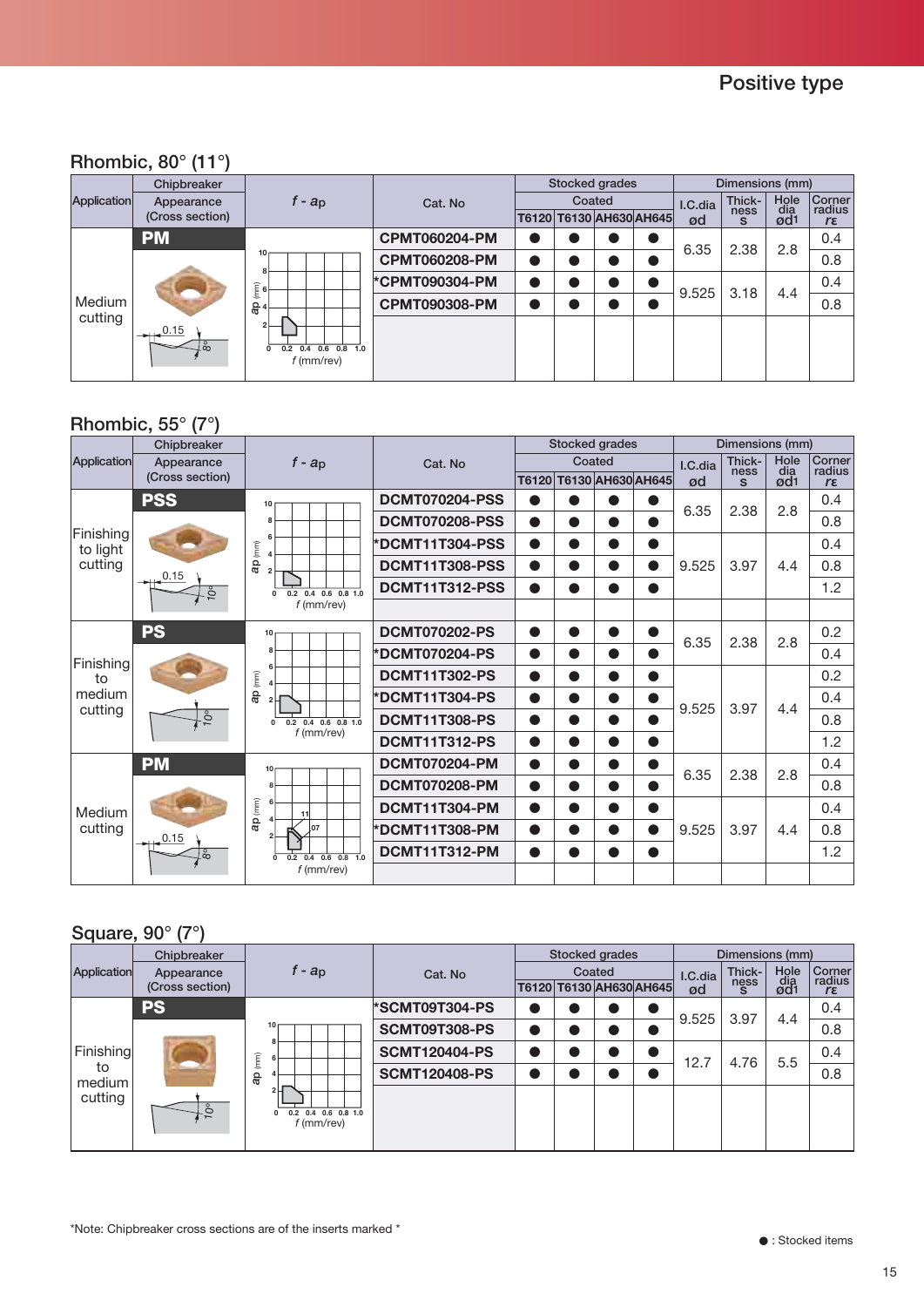![](_page_15_Picture_0.jpeg)

## **Positive type**

## **Square, 90° (7°)**

| <b>Application</b> | Chipbreaker     |                                                    |                       |        | Stocked grades          |  |  |         | Dimensions (mm) |                    |                         |
|--------------------|-----------------|----------------------------------------------------|-----------------------|--------|-------------------------|--|--|---------|-----------------|--------------------|-------------------------|
|                    | Appearance      | $\ell$ - ap                                        | Cat. No               | Coated |                         |  |  | I.C.dia | Thick-          | Hole<br>dia<br>Ød1 | <b>Corner</b><br>radius |
|                    | (Cross section) |                                                    |                       |        | T6120 T6130 AH630 AH645 |  |  | ød      | ness<br>s       |                    | $r\epsilon$             |
|                    | <b>PM</b>       |                                                    | <b>*SCMT09T304-PM</b> |        |                         |  |  |         | 3.97            |                    | 0.4                     |
|                    |                 |                                                    | SCMT09T308-PM         |        |                         |  |  | 9.525   |                 | 4.4                | 0.8                     |
|                    |                 | $\widehat{\mathsf{E}}$                             | <b>SCMT120408-PM</b>  |        |                         |  |  | 12.7    | 4.76            | 5.5                | 0.8                     |
| Medium<br>cutting  |                 | ap                                                 | <b>SCMT120412-PM</b>  |        |                         |  |  |         |                 |                    | 1.2                     |
|                    | $-16$<br>/ စိုက | $0.2$ $0.4$ $0.6$ $0.8$ $1.0$<br>0<br>$f$ (mm/rev) |                       |        |                         |  |  |         |                 |                    |                         |

## **Square, 90° (11°)**

| . <del>.</del>  | Chipbreaker                   |                                                   |                       |        | Stocked grades |                         |         | Dimensions (mm) |                                           |               |
|-----------------|-------------------------------|---------------------------------------------------|-----------------------|--------|----------------|-------------------------|---------|-----------------|-------------------------------------------|---------------|
| Application     | Appearance<br>(Cross section) | $f - ap$                                          | Cat. No               | Coated |                |                         | I.C.dia | Thick-<br>ness  | Hole                                      | <b>Corner</b> |
|                 |                               |                                                   |                       |        |                | T6120 T6130 AH630 AH645 | ød      | s               | ød <sub>1</sub>                           | $r\epsilon$   |
| Finishing<br>to | <b>PS</b>                     |                                                   | <b>SPMT090304-PS</b>  |        |                |                         | 9.525   | 3.97            |                                           | 0.4           |
|                 |                               | 10 <sub>1</sub><br>я                              | <b>SPMT090308-PS</b>  |        |                |                         |         |                 |                                           | 0.8           |
|                 |                               | (mm)                                              | <b>SPMT120404-PS</b>  |        |                |                         | 12.7    | 4.76            | dia<br>radius<br>4.4<br>0.4<br>5.5<br>0.8 |               |
| medium          |                               | æ                                                 | <b>*SPMT120408-PS</b> |        |                |                         |         |                 |                                           |               |
| cutting         | å                             | $0.4$ $0.6$ $0.8$ 1.0<br>0.2<br>0<br>$f$ (mm/rev) |                       |        |                |                         |         |                 |                                           |               |
|                 |                               |                                                   |                       |        |                |                         |         |                 |                                           |               |

## **Triangular, 60° (7°)**

| Medium             |                               | ap <sub>(mm)</sub>                                      | <b>SCMT120408-PM</b> |           |           |                         |                                   | 12.7            | 4.76            | 5.5                   | 0.8              |  |
|--------------------|-------------------------------|---------------------------------------------------------|----------------------|-----------|-----------|-------------------------|-----------------------------------|-----------------|-----------------|-----------------------|------------------|--|
| cutting            |                               |                                                         | <b>SCMT120412-PM</b> | $\bullet$ | $\bullet$ | ●                       | $\bullet$                         |                 |                 |                       | 1.2              |  |
|                    | <u>0.15</u>                   |                                                         |                      |           |           |                         |                                   |                 |                 |                       |                  |  |
|                    |                               | $0.6$ $0.8$ 1.0<br>ō<br>0.2<br>0.4<br>$f$ (mm/rev)      |                      |           |           |                         |                                   |                 |                 |                       |                  |  |
|                    |                               |                                                         |                      |           |           |                         |                                   |                 |                 |                       |                  |  |
|                    |                               |                                                         |                      |           |           |                         |                                   |                 |                 |                       |                  |  |
|                    | Square, 90° (11°)             |                                                         |                      |           |           |                         |                                   |                 |                 |                       |                  |  |
|                    | Chipbreaker                   |                                                         |                      |           |           | <b>Stocked grades</b>   |                                   |                 | Dimensions (mm) |                       |                  |  |
| <b>Application</b> | Appearance                    | $f - ap$                                                | Cat. No              |           |           | Coated                  |                                   | I.C.dia         | Thick-<br>ness  | Hole<br>dia           | Corner<br>radius |  |
|                    | (Cross section)               |                                                         |                      |           |           | T6120 T6130 AH630 AH645 |                                   | ød              | s               | ød1                   | $r\epsilon$      |  |
|                    | <b>PS</b>                     | 10                                                      | <b>SPMT090304-PS</b> | O         |           |                         |                                   | 9.525           | 3.97            | 4.4                   | 0.4              |  |
| Finishing          |                               |                                                         | <b>SPMT090308-PS</b> | $\bullet$ | $\bullet$ | $\bullet$               | $\bullet$                         |                 |                 |                       | 0.8              |  |
| to                 |                               | ap (mm)                                                 | <b>SPMT120404-PS</b> | $\bullet$ | ●         |                         | $\bullet$                         | 12.7            | 4.76            | 5.5                   | 0.4              |  |
| medium<br>cutting  |                               |                                                         | *SPMT120408-PS       | $\bullet$ | O         |                         |                                   |                 |                 |                       | 0.8              |  |
|                    | å                             |                                                         |                      |           |           |                         |                                   |                 |                 |                       |                  |  |
|                    |                               | $0.2$ 0.4 0.6 0.8 1.0<br>0<br>$f$ (mm/rev)              |                      |           |           |                         |                                   |                 |                 |                       |                  |  |
|                    |                               |                                                         |                      |           |           |                         |                                   |                 |                 |                       |                  |  |
|                    |                               |                                                         |                      |           |           |                         |                                   |                 |                 |                       |                  |  |
|                    | Triangular, $60^{\circ}$ (7°) |                                                         |                      |           |           |                         |                                   |                 |                 |                       |                  |  |
|                    | Chipbreaker                   |                                                         |                      |           |           | Stocked grades          |                                   | Dimensions (mm) |                 |                       |                  |  |
| Application        | Appearance                    | $f - ap$                                                | Cat. No              | Coated    |           |                         | Hole<br>Thick-<br>I.C.dia<br>ness |                 |                 | Corner<br>radius      |                  |  |
|                    | (Cross section)               |                                                         |                      |           |           | T6120 T6130 AH630 AH645 |                                   | ød              | s               | $\frac{d^{2}}{d^{2}}$ | $r\epsilon$      |  |
|                    | <b>PS</b>                     |                                                         | <b>TCMT110202-PS</b> |           |           |                         |                                   |                 |                 |                       | 0.2              |  |
|                    |                               |                                                         | <b>TCMT110204-PS</b> | $\bullet$ | $\bullet$ | $\bullet$               | $\bullet$                         | 6.35            | 2.38            | 2.8                   | 0.4              |  |
|                    |                               | 10                                                      | <b>TCMT110208-PS</b> | $\bullet$ | $\bullet$ | $\bullet$               | $\bullet$                         |                 |                 |                       | 0.8              |  |
| Finishing<br>to    |                               | ap <sub>(mm)</sub><br>6                                 | <b>TCMT110302-PS</b> | $\bullet$ |           |                         | $\bullet$                         |                 |                 |                       | 0.2              |  |
| medium             |                               | $\overline{4}$                                          | <b>TCMT110304-PS</b> | $\bullet$ | $\bullet$ | $\bullet$               | $\bullet$                         | 6.35            | 3.18            | 2.8                   | 0.4              |  |
| cutting            |                               | $\mathbf{2}$                                            | <b>TCMT110308-PS</b> | $\bullet$ |           |                         |                                   |                 |                 |                       | 0.8              |  |
|                    | $10^{\circ}$                  | $0.2$ 0.4 0.6 0.8 1.0<br>$\overline{0}$<br>$f$ (mm/rev) | <b>TCMT16T302-PS</b> | $\bullet$ | D         |                         |                                   |                 |                 |                       | 0.2              |  |
|                    |                               |                                                         | <b>TCMT16T304-PS</b> | $\bullet$ | $\bullet$ | ●                       | $\bullet$                         | 9.525           | 3.97            | 4.4                   | 0.4              |  |
|                    |                               |                                                         | <b>TCMT16T308-PS</b> | $\bullet$ |           |                         | $\bullet$                         |                 |                 |                       | 0.8              |  |
|                    | <b>PM</b>                     |                                                         | <b>TCMT110202-PM</b> | $\bullet$ |           |                         |                                   |                 |                 |                       | 0.2              |  |
|                    |                               |                                                         | <b>TCMT110204-PM</b> |           |           |                         |                                   | 6.35            | 2.38            | 2.8                   | 0.4              |  |
|                    |                               | 10 <sub>1</sub>                                         | <b>TCMT110208-PM</b> | $\bullet$ | $\bullet$ | $\bullet$               | $\bullet$                         |                 |                 |                       | 0.8              |  |
|                    |                               |                                                         | <b>TCMT110302-PM</b> | $\bullet$ | $\bullet$ | $\bullet$               | $\bullet$                         |                 |                 |                       | 0.2              |  |
| Medium             |                               | ap <sub>(mm)</sub>                                      | <b>TCMT110304-PM</b> | $\bullet$ | $\bullet$ | $\bullet$               | $\bullet$                         | 6.35            | 3.18            | 2.8                   | 0.4              |  |
| cutting            |                               | $\overline{2}$                                          | <b>TCMT110308-PM</b> | $\bullet$ | 0         | 0                       | $\bullet$                         |                 |                 |                       | 0.8              |  |
|                    | 0.15<br>ု့ စ                  | $0$ 0.2 0.4 0.6 0.8 1.0                                 | *TCMT16T304-PM       | $\bullet$ | $\bullet$ | $\bullet$               | $\bullet$                         |                 |                 |                       | 0.4              |  |
|                    |                               | $f$ (mm/rev)                                            | <b>TCMT16T308-PM</b> | $\bullet$ | $\bullet$ | $\bullet$               | $\bullet$                         | 9.525           | 3.97            | 4.4                   | 0.8              |  |
|                    |                               |                                                         | <b>TCMT16T312-PM</b> |           |           |                         |                                   |                 |                 |                       | 1.2              |  |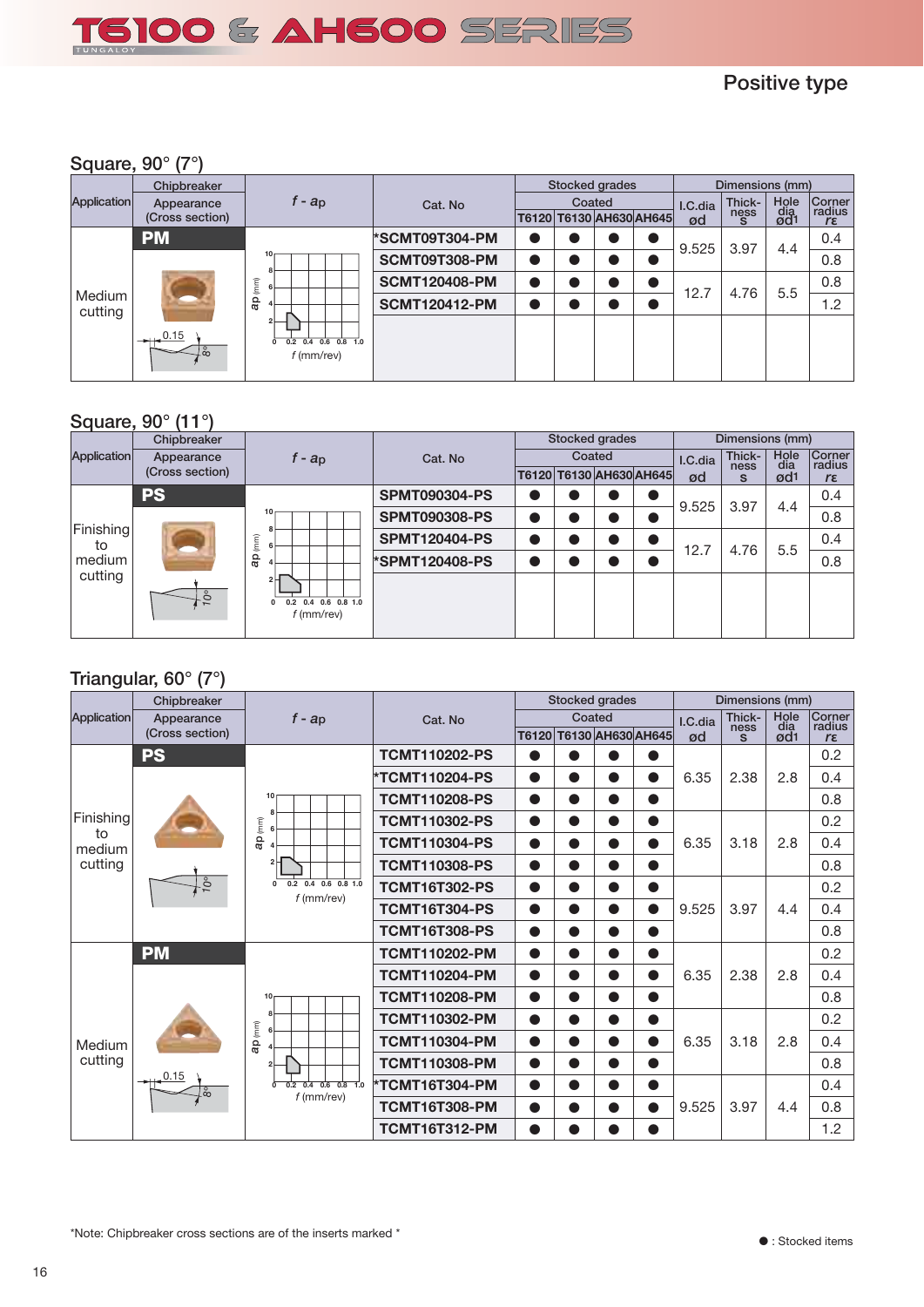## **Triangular, 60° (11°)**

|                     | Chipbreaker     |                                                         | <b>Stocked grades</b> |           |           | Dimensions (mm)         |           |         |                |                   |                  |
|---------------------|-----------------|---------------------------------------------------------|-----------------------|-----------|-----------|-------------------------|-----------|---------|----------------|-------------------|------------------|
| <b>Application</b>  | Appearance      | $f$ - $a_p$                                             | Cat. No               |           |           | Coated                  |           | I.C.dia | Thick-<br>ness | Hole              | Corner<br>radius |
|                     | (Cross section) |                                                         |                       |           |           | T6120 T6130 AH630 AH645 |           | ød      | $\mathbf{s}$   | $\frac{d^{2}}{8}$ | $r\epsilon$      |
|                     | <b>PSS</b>      |                                                         | <b>TPMT090204-PSS</b> | 0         | O         | O                       | $\bullet$ | 5.56    | 2.38           | 2.5               | 0.4              |
|                     |                 |                                                         | <b>TPMT090208-PSS</b> | $\bullet$ | $\bullet$ | ●                       | $\bullet$ |         |                |                   | 0.8              |
|                     |                 | 10                                                      | *TPMT110204-PSS       | $\bullet$ | $\bullet$ | $\bullet$               | $\bullet$ | 6.35    | 2.38           | 2.8               | 0.4              |
|                     |                 | 8                                                       | <b>TPMT110208-PSS</b> | $\bullet$ | $\bullet$ | $\bullet$               | $\bullet$ |         |                |                   | 0.8              |
| Finishing           |                 | 6                                                       | <b>TPMT110304-PSS</b> | $\bullet$ | $\bullet$ | $\bullet$               | $\bullet$ | 6.35    | 3.18           | 3.4               | 0.4              |
| to light<br>cutting |                 | ap (mm)                                                 | <b>TPMT110308-PSS</b> | $\bullet$ | $\bullet$ | $\bullet$               | $\bullet$ |         |                |                   | 0.8              |
|                     | 0.15            | $\mathbf{0}$                                            | <b>TPMT130304-PSS</b> | $\bullet$ | $\bullet$ | ●                       | $\bullet$ | 7.94    | 3.18           | 3.4               | 0.4              |
|                     |                 | 0.2<br>$0.4$ 0.6 0.8 1.0<br>$f$ (mm/rev)                | <b>TPMT130308-PSS</b> | $\bullet$ | $\bullet$ | ●                       |           |         |                |                   | 0.8              |
|                     |                 |                                                         | <b>TPMT16T304-PSS</b> | $\bullet$ | ●         | O                       | $\bullet$ | 9.525   | 3.97           | 4.4               | 0.4              |
|                     |                 |                                                         | <b>TPMT16T308-PSS</b> | $\bullet$ | $\bullet$ |                         |           |         |                |                   | 0.8              |
|                     | <b>PS</b>       |                                                         | <b>TPMT090202-PS</b>  | $\bullet$ | $\bullet$ | $\bullet$               | $\bullet$ |         |                |                   | 0.2              |
|                     |                 |                                                         | <b>TPMT090204-PS</b>  | $\bullet$ | $\bullet$ | $\bullet$               | $\bullet$ | 5.56    | 2.38           | 2.5               | 0.4              |
|                     |                 |                                                         | <b>TPMT090208-PS</b>  | $\bullet$ | $\bullet$ | $\bullet$               | $\bullet$ |         |                |                   | 0.8              |
|                     |                 |                                                         | <b>TPMT110202-PS</b>  | $\bullet$ | $\bullet$ | $\bullet$               | $\bullet$ |         |                |                   | 0.2              |
|                     |                 | 10 <sub>1</sub><br>8                                    | *TPMT110204-PS        | $\bullet$ | $\bullet$ | $\bullet$               | $\bullet$ | 6.35    | 2.38           | 2.8               | 0.4              |
| Finishing<br>to     |                 | 6<br>$\widehat{\rm (mm)}$                               | <b>TPMT110208-PS</b>  | $\bullet$ | ●         | ●                       | $\bullet$ |         |                |                   | 0.8              |
| medium              | $\frac{1}{2}$   | $\overline{a}$                                          | <b>TPMT110304-PS</b>  | $\bullet$ | $\bullet$ | ●                       | ●         | 6.35    | 3.18           | 3.4               | 0.4              |
| cutting             |                 |                                                         | <b>TPMT110308-PS</b>  | $\bullet$ | ð         |                         |           |         |                |                   | 0.8              |
|                     |                 | $0.2$ 0.4 0.6 0.8 1.0<br>$\overline{0}$<br>$f$ (mm/rev) | <b>TPMT130304-PS</b>  | $\bullet$ | $\bullet$ | ●                       | $\bullet$ | 7.94    | 3.18           | 3.4               | 0.4              |
|                     |                 |                                                         | <b>TPMT130308-PS</b>  | $\bullet$ | $\bullet$ | $\bullet$               | $\bullet$ |         |                |                   | 0.8              |
|                     |                 |                                                         | <b>TPMT16T304-PS</b>  | $\bullet$ | $\bullet$ | $\bullet$               | $\bullet$ |         |                |                   | 0.4              |
|                     |                 |                                                         | <b>TPMT16T308-PS</b>  | $\bullet$ | $\bullet$ | $\bullet$               | $\bullet$ | 9.525   | 3.97           | 4.4               | 0.8              |
|                     | <b>PM</b>       |                                                         | <b>TPMT090204-PM</b>  | $\bullet$ | $\bullet$ | $\bullet$               | $\bullet$ |         |                |                   | 0.4              |
|                     |                 |                                                         | <b>TPMT090208-PM</b>  | $\bullet$ | $\bullet$ | $\bullet$               | ●         | 5.56    | 2.38           | 2.5               | 0.8              |
|                     |                 |                                                         | <b>TPMT110204-PM</b>  | $\bullet$ | $\bullet$ | $\bullet$               | $\bullet$ |         |                |                   | 0.4              |
|                     |                 | 10 <sub>1</sub>                                         | <b>TPMT110208-PM</b>  | $\bullet$ | ●         | ●                       | ●         | 6.35    | 2.38           | 2.8               | 0.8              |
|                     |                 | 8                                                       | <b>TPMT110304-PM</b>  | $\bullet$ | $\bullet$ | O                       | $\bullet$ |         |                |                   | 0.4              |
| Medium<br>cutting   |                 | ap (mm)                                                 | <b>TPMT110308-PM</b>  | $\bullet$ | $\bullet$ | ●                       | $\bullet$ | 6.35    | 3.18           | 3.4               | 0.8              |
|                     |                 |                                                         | <b>TPMT130304-PM</b>  | $\bullet$ | $\bullet$ | $\bullet$               | $\bullet$ |         |                |                   | 0.4              |
|                     | စိတ             | $0.2$ 0.4 0.6 0.8 1.0                                   | <b>TPMT130308-PM</b>  | $\bullet$ | $\bullet$ | $\bullet$               | $\bullet$ | 7.94    | 3.18           | 3.4               | 0.8              |
|                     |                 | $f$ (mm/rev)                                            | *TPMT16T304-PM        | $\bullet$ | $\bullet$ | $\bullet$               | $\bullet$ |         |                |                   | 0.4              |
|                     |                 |                                                         | <b>TPMT16T308-PM</b>  | $\bullet$ | $\bullet$ | $\bullet$               | $\bullet$ | 9.525   | 3.97           | 4.4               | 0.8              |
|                     |                 |                                                         | <b>TPMT16T312-PM</b>  | $\bullet$ | $\bullet$ | $\bullet$               |           |         |                |                   | 1.2              |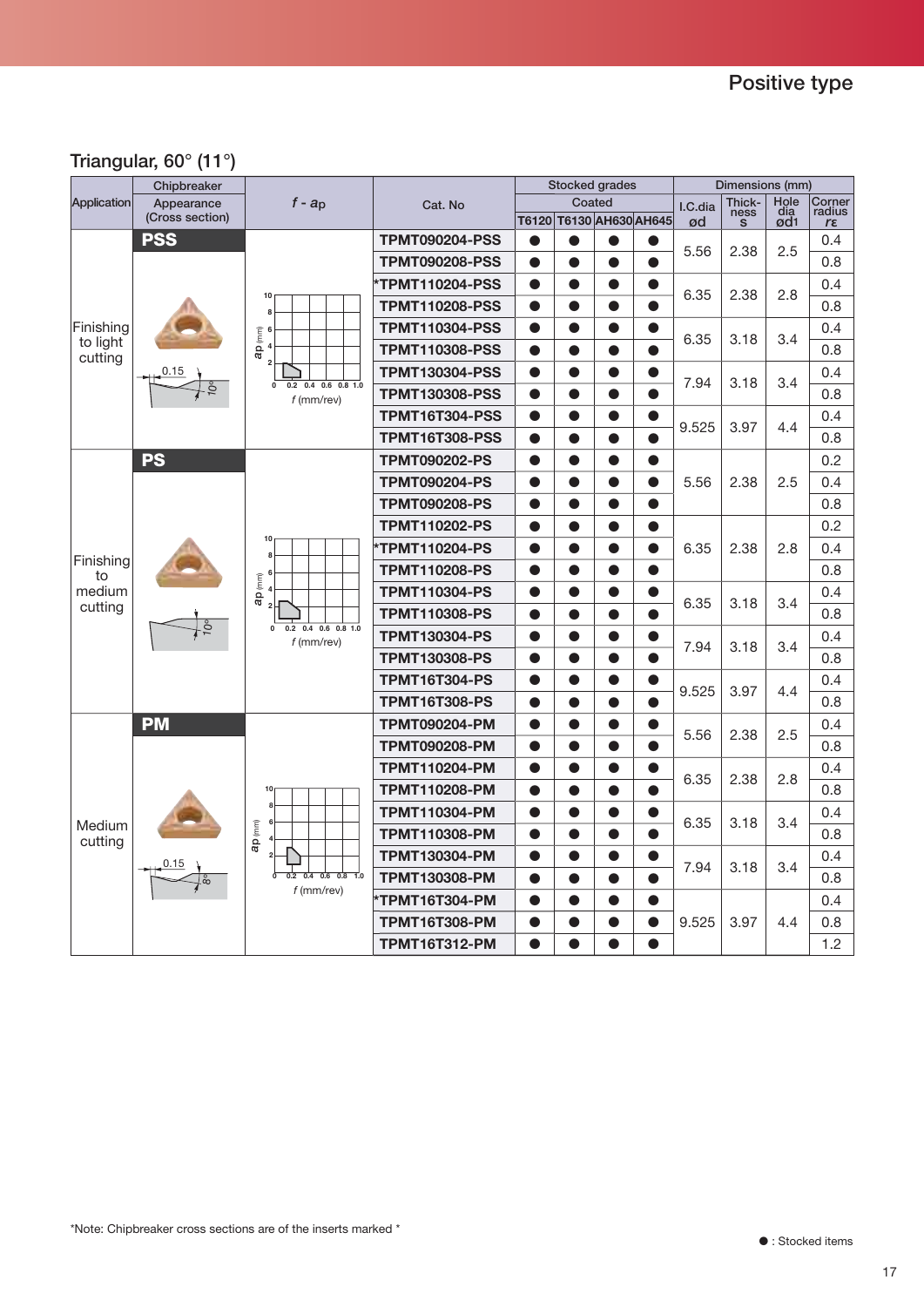![](_page_17_Picture_0.jpeg)

## **Positive type**

## **Rhombic, 35° (5°)**

|                                  | Chipbreaker     |                                                   | Stocked grades        |           |   |                               |           |         | Dimensions (mm) |                 |                         |
|----------------------------------|-----------------|---------------------------------------------------|-----------------------|-----------|---|-------------------------------|-----------|---------|-----------------|-----------------|-------------------------|
| Application                      | Appearance      | $f - a_p$                                         | Cat. No               | Coated    |   |                               |           | I.C.dia | Thick-<br>ness  | Hole<br>dia     | <b>Corner</b><br>radius |
|                                  | (Cross section) |                                                   |                       |           |   | T6120   T6130   AH630   AH645 |           | ød      | $\mathbf{s}$    | ød <sub>1</sub> | $r\epsilon$             |
|                                  | <b>PSS</b>      |                                                   | <b>VBMT110304-PSS</b> | $\bullet$ |   |                               |           | 6.35    | 3.18            | 2.8             | 0.4                     |
|                                  |                 | 10<br>8                                           | <b>VBMT110308-PSS</b> | $\bullet$ | ● | D                             |           |         |                 |                 | 0.8                     |
| Finishing<br>to light<br>cutting |                 | $\begin{bmatrix} 1 \\ 2 \end{bmatrix}$ 6          | *VBMT160404-PSS       | $\bullet$ | D | D                             | $\bullet$ | 9.525   | 4.76            | 4.4             | 0.4                     |
|                                  |                 | ąp                                                | <b>VBMT160408-PSS</b> | $\bullet$ |   | D                             |           |         |                 |                 | 0.8                     |
|                                  | .0.15<br>io     | $0.2$ 0.4 0.6 0.8 1.0<br>$\Omega$<br>$f$ (mm/rev) |                       |           |   |                               |           |         |                 |                 |                         |
|                                  | <b>PS</b>       | 10                                                | *VBMT110302-PS        | $\bullet$ | n | D                             | $\bullet$ |         |                 |                 | 0.2                     |
|                                  |                 | 8                                                 | <b>VBMT110304-PS</b>  | $\bullet$ | n | $\bullet$                     | $\bullet$ | 6.35    | 3.18            | 2.8             | 0.4                     |
| Finishing<br>to                  |                 | $\widehat{\mathsf{E}}$<br>Ф                       | <b>VBMT110308-PS</b>  | $\bullet$ | D | D                             | $\bullet$ |         |                 |                 | 0.8                     |
| medium                           |                 | $\overline{2}$                                    | <b>VBMT160402-PS</b>  | $\bullet$ | n | D                             | $\bullet$ |         |                 |                 | 0.2                     |
| cutting                          | 10 <sup>o</sup> | $0.2$ 0.4 0.6 0.8 1.0<br>$\mathbf{0}$             | <b>VBMT160404-PS</b>  | $\bullet$ |   | D                             | $\bullet$ | 9.525   | 4.76            | 4.4             | 0.4                     |
|                                  |                 | $f$ (mm/rev)                                      | <b>VBMT160408-PS</b>  | $\bullet$ |   | D                             | $\bullet$ |         |                 |                 | 0.8                     |

## **Rhombic, 35° (7°)**

|                     | Chipbreaker     |                                                   |                        | Stocked grades              |   |           |           | Dimensions (mm) |                |                               |                  |
|---------------------|-----------------|---------------------------------------------------|------------------------|-----------------------------|---|-----------|-----------|-----------------|----------------|-------------------------------|------------------|
| <b>Application</b>  | Appearance      | $f - ap$                                          | Cat. No                | Coated<br>T6130 AH630 AH645 |   |           |           | I.C.dia         | Thick-<br>ness | Hole<br>$\frac{d^{2}}{d^{2}}$ | Corner<br>radius |
|                     | (Cross section) |                                                   |                        | T6120                       |   |           |           | ød              | $\mathbf{s}$   |                               | $r\epsilon$      |
|                     | <b>PSS</b>      | 10                                                | <b>VCMT110304-PSS</b>  | v                           |   |           |           | 6.35            | 3.18           | 2.8                           | 0.4              |
|                     |                 | 8                                                 | <b>VCMT110308-PSS</b>  | 0                           | D | $\bullet$ | O         |                 |                |                               | 0.8              |
| Finishing           |                 | ap (mm)<br>6                                      | <b>*VCMT160404-PSS</b> | 0                           | Ð |           | $\bullet$ | 9.525           | 4.76           | 4.4                           | 0.4              |
| to light<br>cutting | 0.15<br>å       | $\Delta$<br>$0.2$ 0.4 0.6 0.8 1.0<br>$f$ (mm/rev) | <b>VCMT160408-PSS</b>  | O                           |   |           | ●         |                 |                |                               | 0.8              |
|                     |                 |                                                   |                        |                             |   |           |           |                 |                |                               |                  |
|                     | <b>PS</b>       | 10 <sub>1</sub>                                   | <b>VCMT110302-PS</b>   | 0                           | o | $\bullet$ | $\bullet$ |                 |                |                               | 0.2              |
| Finishing           |                 |                                                   | <b>VCMT110304-PS</b>   | $\bullet$                   | D | $\bullet$ | o         | 6.35            | 3.18           | 2.8                           | 0.4              |
| to                  |                 | ap <sub>(mm)</sub><br>$\boldsymbol{\Lambda}$      | *VCMT110308-PS         | O                           | D | $\bullet$ | $\bullet$ |                 |                |                               | 0.8              |
| medium              |                 |                                                   | <b>VCMT160404-PS</b>   | 0                           | D |           | O         | 9.525           | 4.76           | 4.4                           | 0.4              |
| cutting             | 10 <sub>o</sub> | $0.4$ 0.6 0.8 1.0<br>0.2<br>0                     | <b>VCMT160408-PS</b>   | o                           |   |           |           |                 |                |                               | 0.8              |
|                     |                 | $f$ (mm/rev)                                      |                        |                             |   |           |           |                 |                |                               |                  |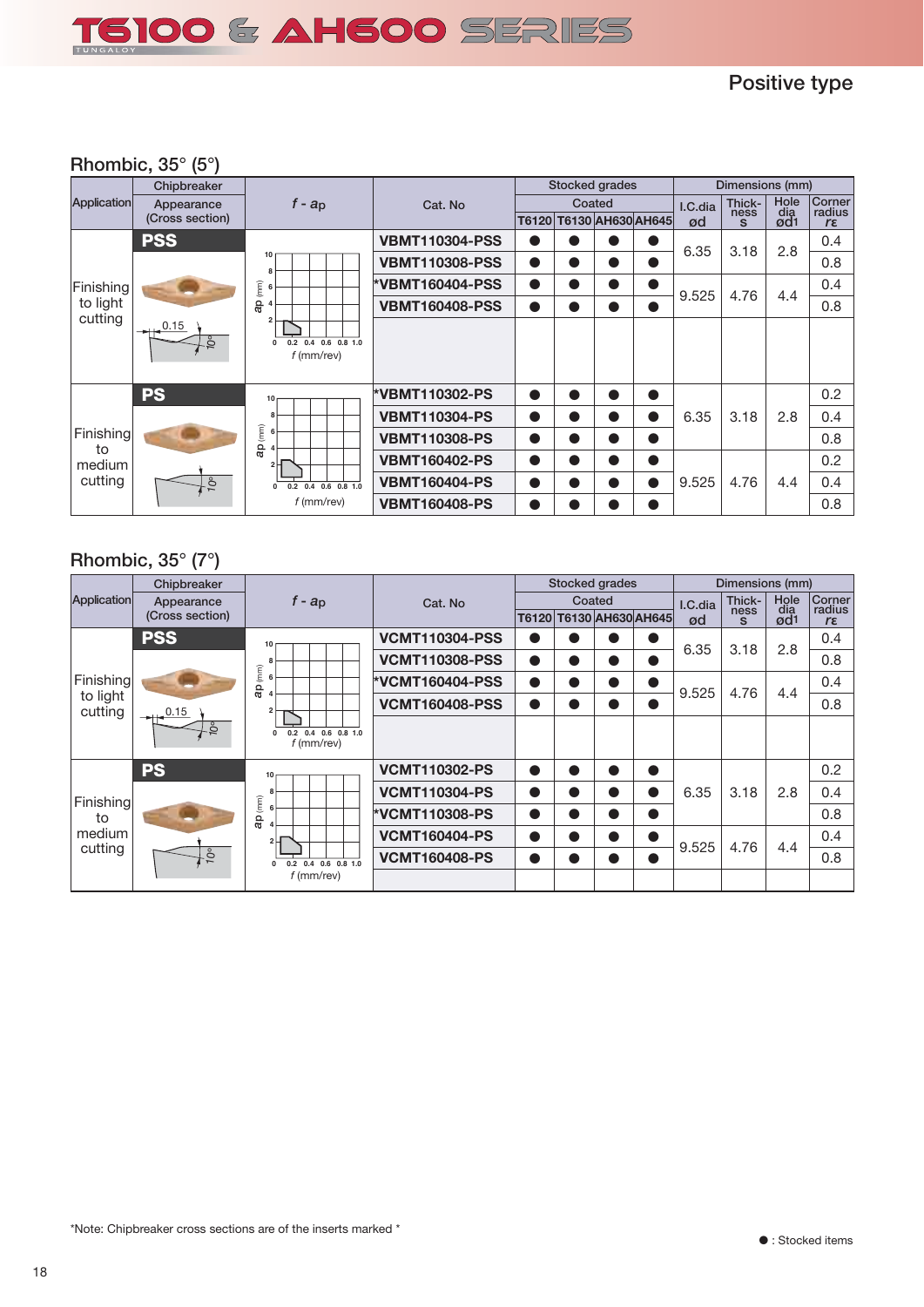# **Practical examples**

![](_page_18_Figure_1.jpeg)